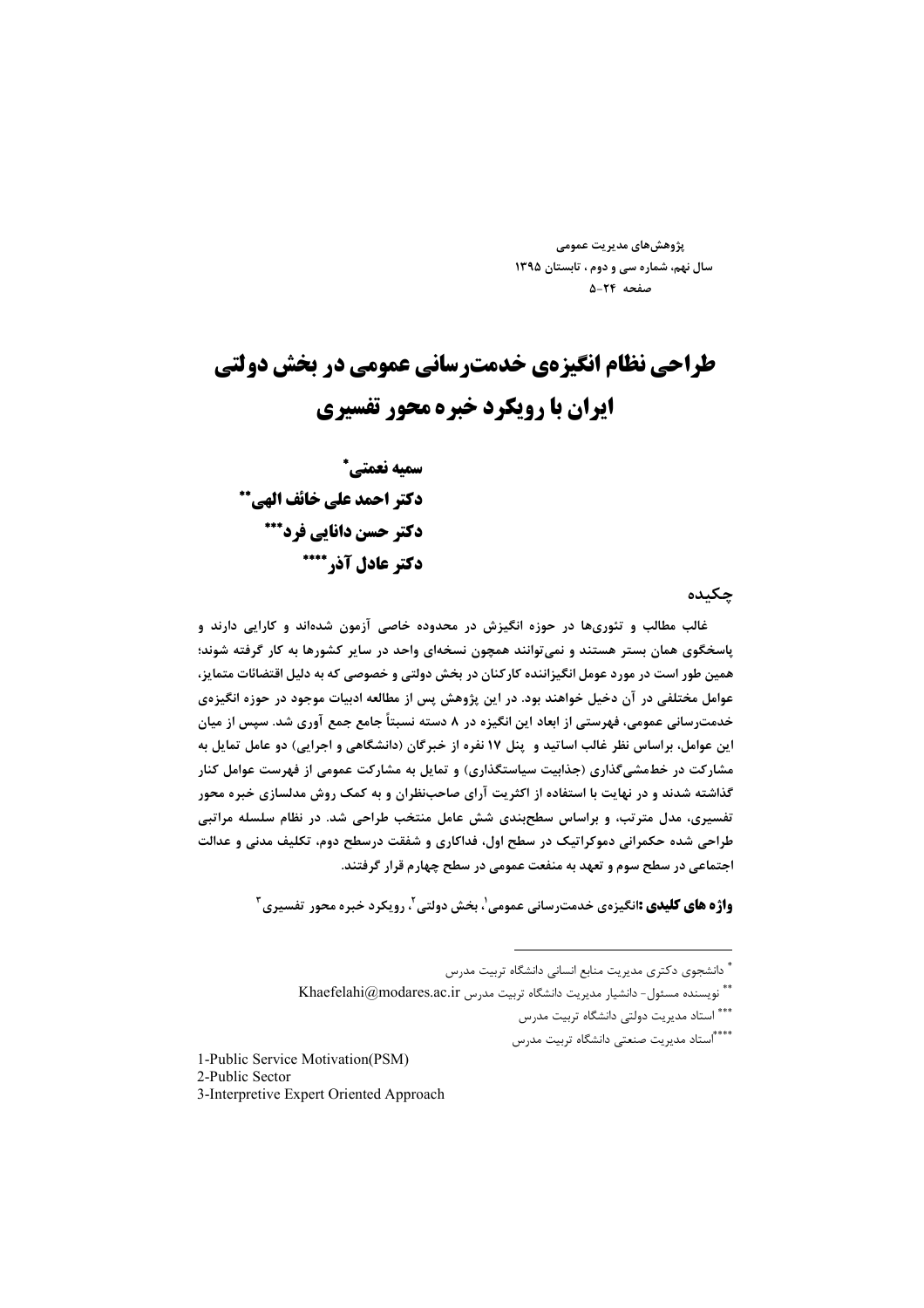#### مقدمه

۶

موضوع انگیزش خدمتگزاران دولتی و به طور ویژه مفهوم انگیزهی خدمت سانی عمومي يکي از بزرگ־رين سوالات و چالشهاي اداره امور عمومي ٰ و مديريت دولتي ِ ۖ بوده و خواهد بود (Perovsky & Ritz, 2014). انگیزهی خدمت رسانی عمومی به انگیزه درونی افرادی که در بخش خدمات عمومی کار میکنند و به نوعی در تامین رفاه جامعه دخیل هستند اطلاق می شود (Andersen and Serritzlew, 2012). انگیزهی خدمت رسانی عمومی نیرویی برانگیزاننده است که افراد را به ارائه خدمات با ارزش به شهروندان وا میدارد بسیاری از صاحب نظران این حوزه این انگیزه را تعیین کنندهای مهم در عملکرد سازمانی میدانند و آن را انگیزهای نوع دوستانه برای خدمت در راستای منافع نوع بشر Andersen and Serritzlew, 2012; Vandenabeele, 2007; محمد می کنند ( این انگیزه با عملکرد شغلی، نرخ خروج نیروی انسانی از سازمان، (Kim et., al, 2013 رضایت شغلی و انبوهی از فاکتورهای اثرگذار در ارزش آفرینی سازمانهای عمومی مرتبط است. یژوهش گران مختلف در بستر اقتضائات مطالعاتی خود ابعاد مختلفی را برای این انگیزه معرفی کردهاند و این نکته حاکی از آن است که شایسته است این مفهوم در بسترهای مختلف مورد واکاوی قرار گیرد تا به کارگیری آن موثر واقع شود.

افراد در انگیزه برای شروع و ادامه فعالیت با یکدیگر متفاوتند؛ برخی خودانگیختهاند، انگیزش درونی<sup>۳</sup> دارند و برخی، دیگرانگیختهاند و به انگیزش بیرونی<sup>۴</sup> متکی هستند (Weibel et al., 2010). انگیزهی خدمت رسانی عمومی میتواند به عنوان نوع ویژه ای از انگیزه ذاتی و درونی تلقی شود که افراد دارای این انگیزه از فعالیتهای کاری خود لذت می برند و تلاش میکنند وظایف خود را به نحو احسن انجام دهند و بر مفهوم، اهمیت و هدف وظايف تمركز مي كنند (Grant, 2008; Perry et al., 2010). بنابراين انتظار می رود اثر انگیزهی خدمت رسانی عمومی بر عملکرد فردی، بخصوص در فعالیتهایی که  $Perry et$  ) اهمیت وظایف در آن بالاست و به عبارت بهتر، کار معنادار است، بیشتر باشد بابراین مطالعه در حوزه شناسایی محتوای انگیزهی خدمت رسانی عمومی. $al.,\ 2010$ 

- 1-Public Administration
- 2- Public Management
- 3 -Internal locus of causality
- 4 -External locus of causality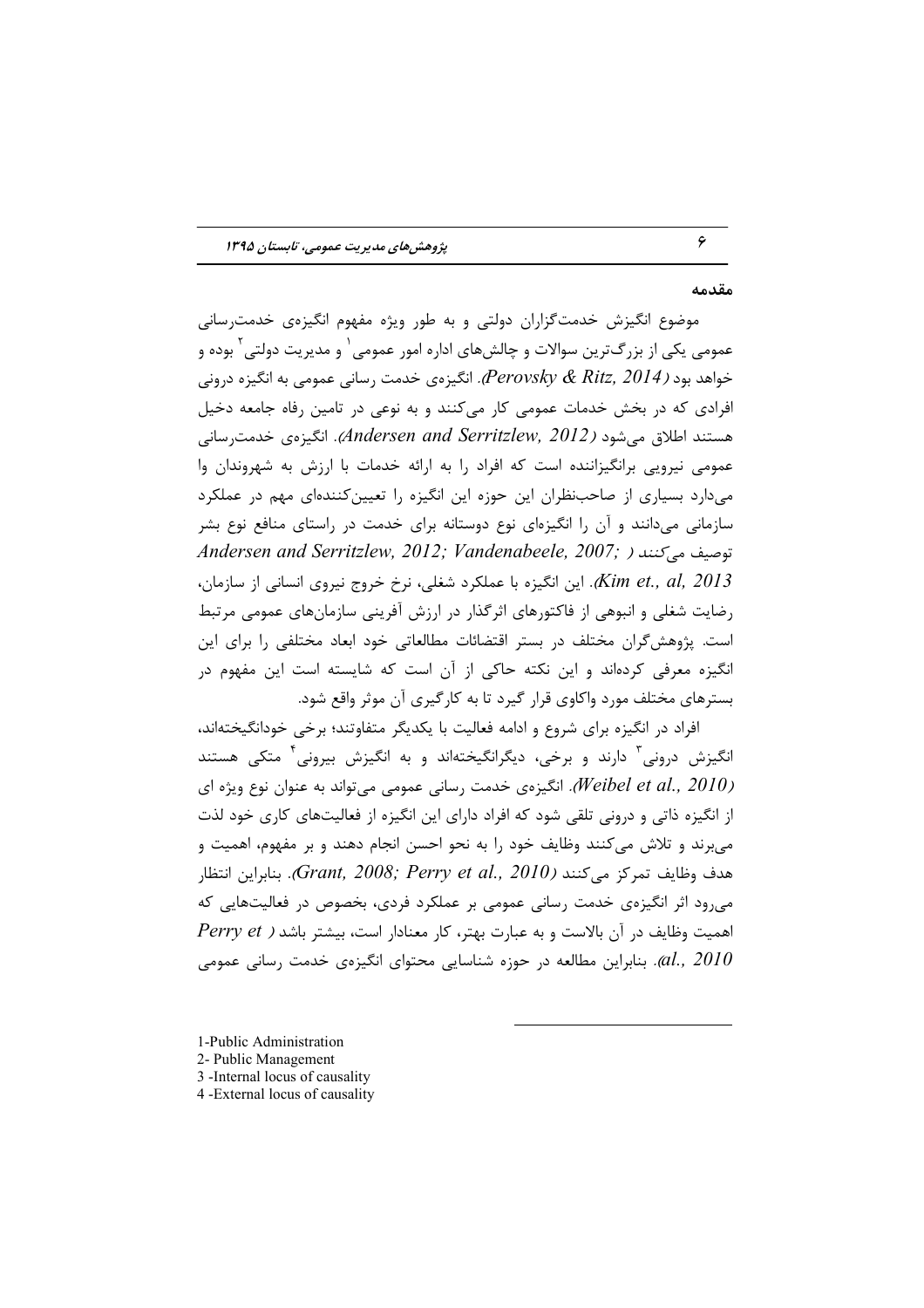(حوزه محتوايي) فارغ از مطالعات فرايندي پيرامون شكل گيري اين انگيزه (حوزه فرايندي) که اهمیت ویژه خود را دارد به عنوان گام اولیه در این راستا، در خور توجه شایان است.

#### اهميت و اهداف

در حالی که برخی از مطالعات ادعا میکنند شواهد عملیاتی ضعیفی دال بر اثر  $Brewer, 2008;$  انگیزهی خدمت رسانی عمومی بر عملکرد سازمانی وجود دارد ( Petrovsky, 2009; Warren and Chen, 2013). عده كثيرى از يژوهش گران معتقدند افزایش انگیزەی خدمت رسانی عمومی ارتقا عملکرد سازمانی را در پی خواهد داشت. انگیزهی خدمت رسانی عمومی میتواند عملکرد فردی کارکنان را بهبود بخشد و جنانچه در بین کارکنان سازمان عمومیت (Andersen. and Serritzlew, 2012) پیدا کند انتظار می ود نتایج آن در نهایت در عملکرد، دستاوردهای سازمانی و ارزش های  $V$ andenabeele, 2009; Ritz; 2009; شود ( , 2009; Pandenabeele, 2009; 7 Leisink and Steijn, 2009; Andersen and Serritzlew, 2012; Belle, .*(2012, 2014; Perovsky & Ritz, 2014* 

بر اساس مطالب پیش گفته و در پی نیاز مبرم به افزایش بهرهوری (اثربخش و کارایی) در خروجیها و رهآوردهای سازمانهای بخش دولتی، در این مطالعه در پیاحصای عوامل اصلی و پایهای انگیزهی خدمت سانی عمومی در بستر نظام اداری ایران هستیم.

#### مروری بر پیشینه تحقیق

در ادامه با مرور چارچوب نظری و احصای عوامل اثرگذار در نظام جبران خدمات سازمانهای دانش بنیان، مدل پژوهش را ارائه خواهیم کرد.

تا اواسط دهه نود میلادی تلاش های پراکنده و ساختار نیافتهای در خصوص مفهوم انگیزهی خدمترسانی عمومی انجام میگرفت (Weibel et al., 2010) تا این که این Rainey and ) مفهوم به صورت رسمی در دو مطالعه دانشگاهی معرفی و واکاوی شد Steinbauer, 1999; Perry and Wise, 1990، ادبیات در حال رشد پیرامون انگیزهی خدمترسانی عمومی موید اهمیت این مفهوم در اثربخشی سازمانهای دولتی ٰ است (Perry et al., 2010). اگرچه ترکیب انگیزهی خدمترسانی عمومی در میان

1 -Public Organizations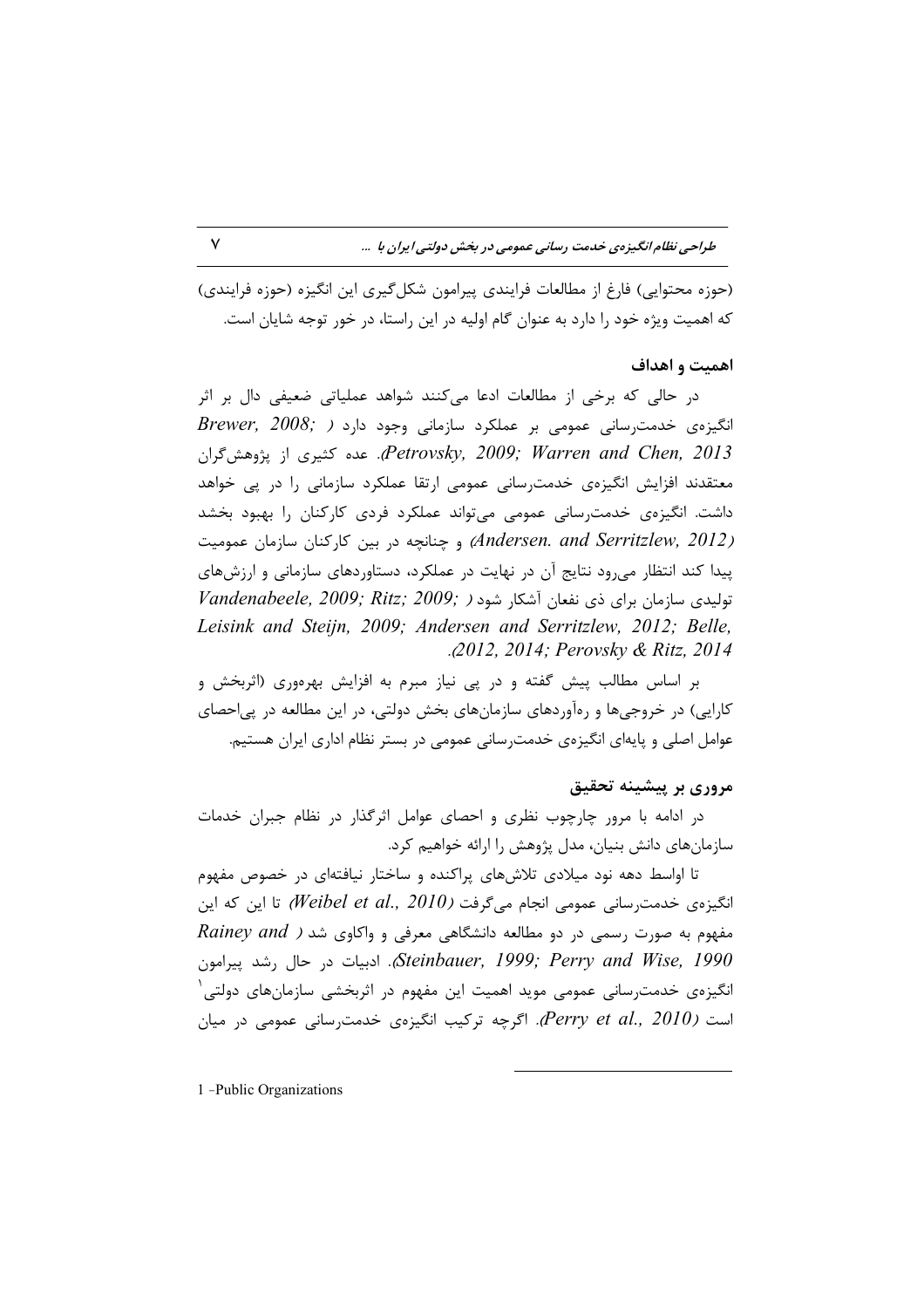نویسندگان دارای تعریفهای متعدد است (Vandenabeele, 2007). اما در غالب آنها انگیزهی خدمت رسانی عمومی به معنی انگیزه کارکنان برای انجام مطلوب کارها برای  $\it{Perry\ and\ }$  دیگران به منظور سهیم شدن در رفاه جامعه $'$  تعریف شده است (  $\it{Perry\ and\ }$ Hondeghem, 2008). همچنین این انگیزه می تواند به عنوان باور، ارزش و نگرشی ورای منفعت شخصی و سازمانی و در ارتباط با منفعت یک نهاد سیاسی <sup>۲</sup> به مراتب بزرگتر تعریف شود که بر اساس این منفعت افراد را بر می|نگیزد تا مطابق آنچه نهاد جمعی صحیح م داند، عمل كنند (Vandenabeele, 2007).

 $Perry$  and ) انگیزهی خدمت رسانی عمومی ساختاری چند بعدی است Hondeghem, 2008). تعدادی از پژوهشگران این حوزه انگیزهی خدمت رسانی را مرتبط با سه انگیزه پایهای مے دانند: ۱-انگیزه اثریخشے آ، ۲-انگیزه هنجار محوراً و ۳-انگیزه منطقی<sup>م</sup>؛ این سه نوع، از مبانی پایهای و اساس متمایز انگیزهی خدمت رسانی عمومی هستند. در یک فرد می تواند همزمان انگیزههای منطقی، هنجاری و اثربخشی در شکل گیری یک رفتار واحد سهیم باشند (Brewer, 2010). این سه طبقه بندی چارچوب مفیدی را برای فهم انگیزهی خدمت رسانی عمومی فراهم میسازد؛ این طبقه بندی محدودیتهایی هم دارد که عبارتند از؛ ۱– انگیزههای منطقی به آسانی می توانند انگیزههای خود منفعتی ٔ تلقی شوند، ۲- این سه نوع انگیزه نمی توانند به لحاظ مفهومی بین انگیزههای هنجاری و اثربخشی تمایز قائل شوند (Belle,2014). بنا به دو عامل پیش گفته این ساخت از انگیزهی خدمت٫سانی عمومی<sup>٬ ب</sup>ه لحاظ مفهومی نیاز به اصلاح داشت تا , بتواند روند تحقیقات بین المللی در این حوزه را تسهیل نماید (Kim et., al, 2013). در سال ۲۰۱۰ ساخت دیگـری توسط دو پژوهشگر دیگر پیشنهاد شد؛ آنها بر این عقیده بودند که انگیزهی خدمت٫سـانی عمــومی با سه نوع انگیزه؛ ابزاری^، ارزش محور ` و تطبیقی، ``

- 4 -Norm-based motives
- 5 Rational motives
- 6 -Self-interested motives
- 7 -Construct of PSM
- 8 -Instrumental motives
- 9 -Value-based motives
- 10- Identification motives

<sup>1 &</sup>quot;To do good for others and shape the well-being of society"

<sup>2-</sup> Political entity

<sup>3 -</sup>Affective motives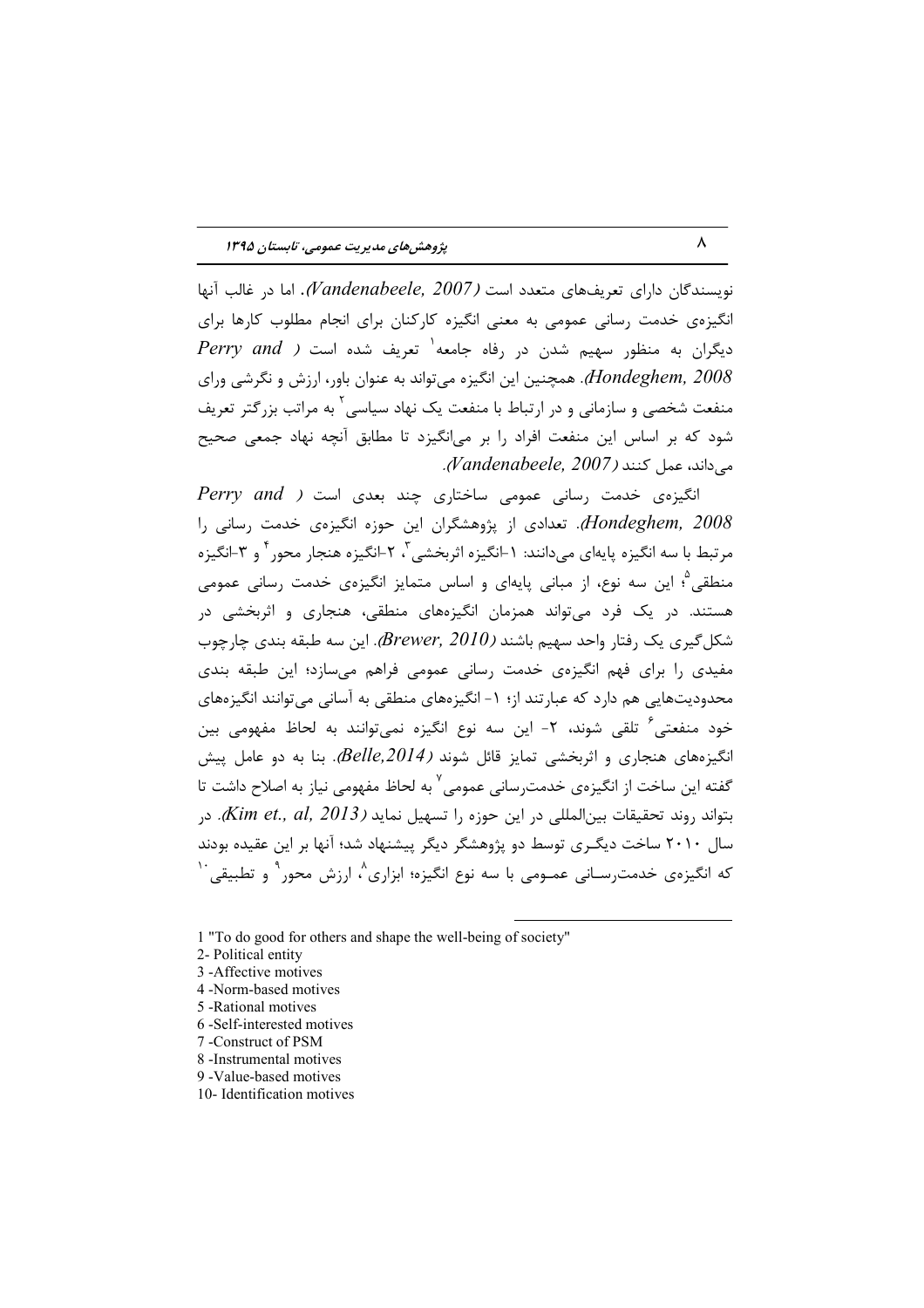بنیان نهاده می شود (2010, Kim and Vandenabeele). انگیزههای ارزش محور با  $\emph{Bozeman}$  2007; Jørgensen and ) مفهوم ارزشهای عمومی مرتبط است به این معنی که افراد از طریق رفتار و عملکرد خود ارزش عمومی (Bozeman, 2007 خلق می کنند. انگیزههای تطبیقی با افراد، گروهها و اهدافی که افراد میخواهند به آنها خدمت رسانی کنند مرتبط هستند و به این نکته اشاره دارد که پیوند و ارتباط موثر با دیگران، پایههای عاطفی رفتاری برای خدمترسانی است (Belle,2012). انگیزههای ابزاری وسیلهای برای انجام خدمات عمومی معنیدار است. این سه دسته از انگیزهها بر ارزش (چه چیزی؟)، نگرش (برای چه کسی؟) و رفتار (چگونه؟) تمرکز میکنند: به عبارت بهتر انگیزههای ارزش محور با ارزشها و اخلاقیات مرتبط است، انگیزههای تطبیقی با نگرشها و انگیزههای ابزاری با رفتار مرتبط می باشند. برای اقناع همزمان انگیزههای ابزاری، تطبیقی و ارزشی، افراد می بایست این آمادگی را داشته باشند که از منافع شخصی خود بگذرند و مشوق های مالی کمتری طلب کنند و در عوض تلاش و تعهد بیشتری نسبت به خدمت رسانی عمومی از خود نشان دهند. بنابراین در این ساخت، از خودگذشتگی<sup>۲</sup> اٌس و اساس درک و تحقق انگیزهی خدمت سانی عمومی است (Ritz,2009). حالت افراطی انگیزهی خدمتسانی عمومی در مفهوم از خودگذشتگی فرد را به نحو مبالغهآمیزی درگیر سودبخشی به جامعه می کند حتی اگر در مقابل، دستاوردهای فردی قابل توجهی را از دست بدهد (Ritz and Neumann,2013).

## پرسشهای پژوهش

در این پژوهش به دنبال احصاء ابعاد مفهوم انگیزهی خدمت سانی عمومی و ساختاربندی سلسله مراتبی و علی این عوامل در بستر بخش دولتی ایران هستیم. بنابراین پرسشهای مترتب بر این پژوهش عبارتند از؛ ۱-ابعاد انگیزهی خدمت رسانی عمومی در بخش دولتی ایران چیست؟ ۲-توپولوژي ارتباط سلسله مراتبي بين ابعاد انگيزەي خدمت رساني عمومي چگونه است؟

1 -Public Value 2-Self-sacrifice

 $\mathbf{A}$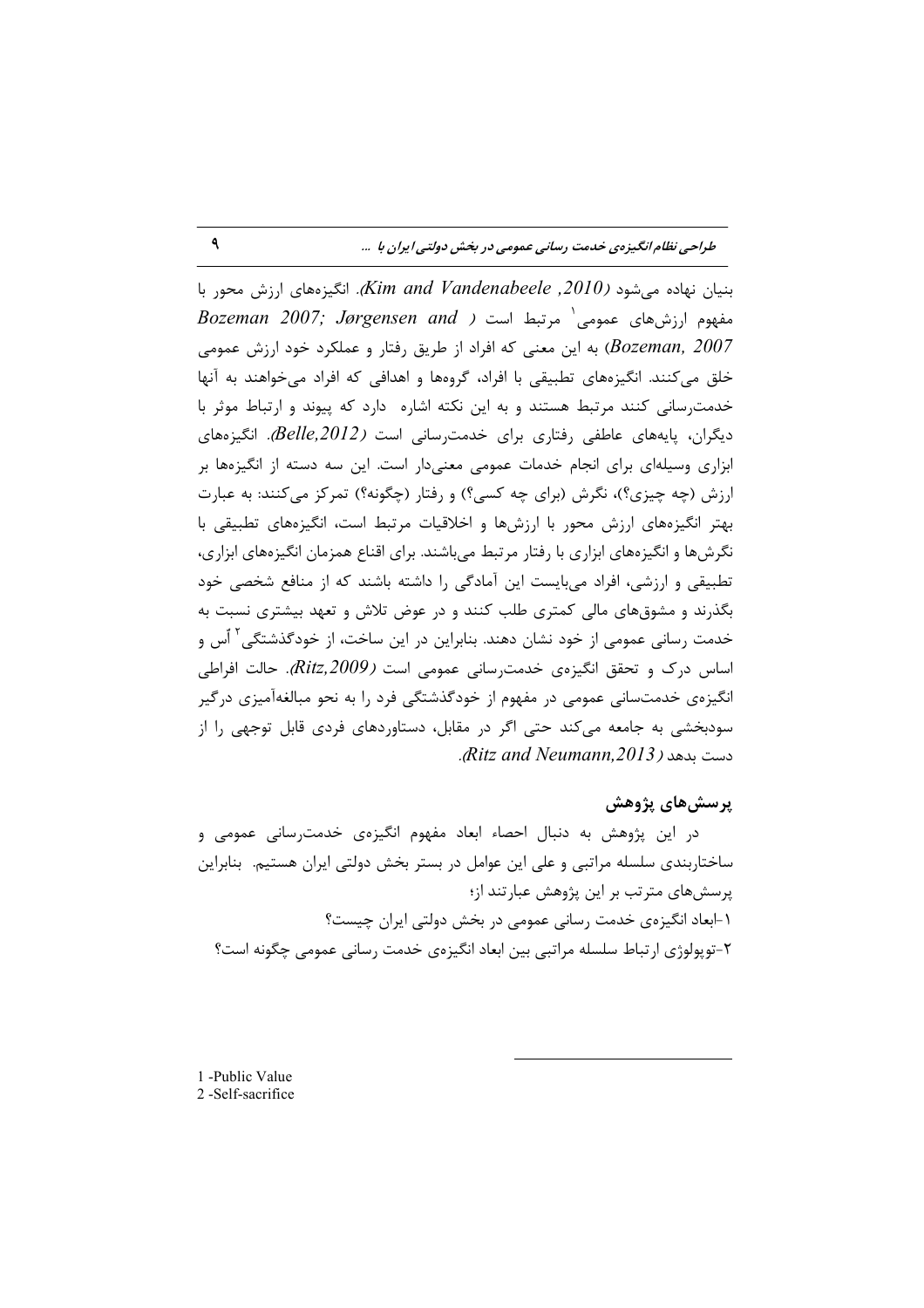ابعاد انگیزهی خدمت رسانی عمومی و چار چوب تحقیق

بنابر آنچه گفته شد انگیزهی خدمترسانی عمومی سازه ای چند بعدی ٰ و متغیری ینهان از مرتبه دوم است<sup>۲</sup> که متغیرهای پنهان مرتبه اول<sup>۳</sup> آن پس از مرور ادبیات موجود و تجميع كليه طبقهبنديها و مطالعات صورت گرفته در حوزه انگيزهي خدمت ساني عمومي تا کنون عبارتند از؛ تمایل به مشارکت در خطمشی گذاری<sup>۴</sup>(جذابیت سیاستگذاری)، تعهد به منفعت عمومی ؓ، تکلیف مدنی ؓ، عدالت اجتماعی ؓ، شفقت ؓ، فداکا<sub>ر</sub>ی (از خود گذشتگی)، گذشتگی)، تمایل به مشارکت عمومی <sup>۹</sup> و حکمرانی دموکراتیک<sup>۰٬</sup>(برای منابع به جدول ۱ رجوع شود). که در ابتدای کار، اساتید بًعد تمایل به مشارکت در خطمشی گذاری (جذابیت سیاستگذاری) را در انگیزهی خدمت سانی عمومی در بخش دولتی ایران حائز اهمیت تشخیص ندادند و بنابراین از مجموعه عوامل کنار گذاشته شد و هفت بعد باقیمانده بدون دخل و تصرف به منظور اعمال نظر، در اختیار خبرگان دانشگاهی و اجرایی قرار گرفت.

از آنجایی که در این پژوهش در یی اندازهگیری و سنجش مفهوم انگیزهی خدمت رسانی عمومی نیستیم و به عبارت دیگر به دنبال بررسی سنجههای این مفهوم نیستیم و صرفاً هدف پی بردن به ابعاد انگیزەی خدمترسانی عمومی است بنابر این به بررسی شاخصهای خردتر و عملیاتی وارد نشدیم و برای اینکه خبرگان بتوانند دید نسبتا هماهنگی از این ابعاد داشته باشند، تعریف واحد و نسبتا جامعی از هر یک از ابعاد در اختیار خير گان مشاركت كننده قرار گرفت (مطابق جدول ١).

1 -Multiple construct

2-Second-order construct

3-First-order factors

4 - Willingness to participate in policy-making

5 -Commitment to the public interest

6-Civic duty

7 - Social justice

8-Compassion

9 - The desire for public participation

10 - Democratic governance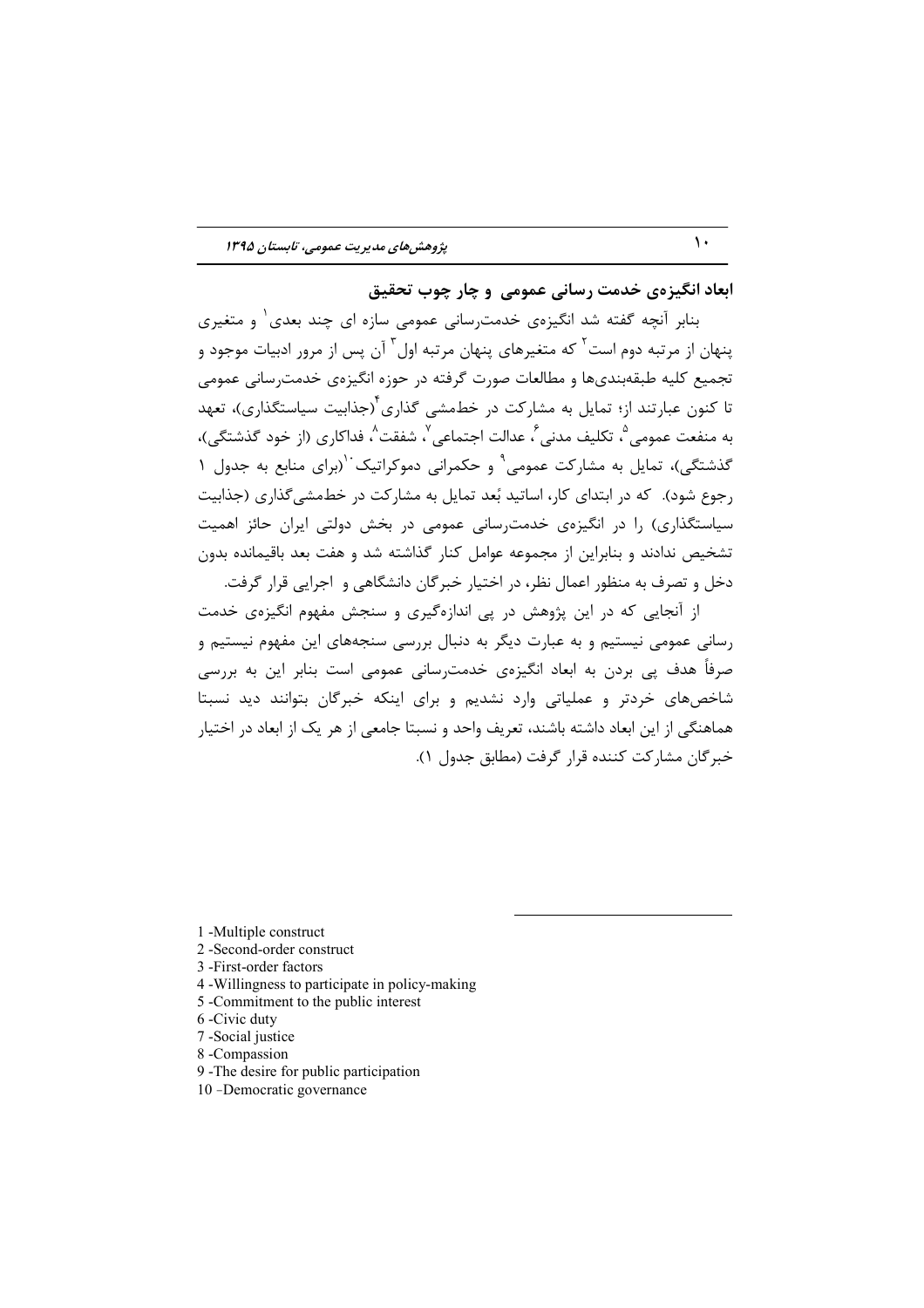| منبع                                                                                                   | تعريف                                                                                                                    | ابعاد                                                     |  |
|--------------------------------------------------------------------------------------------------------|--------------------------------------------------------------------------------------------------------------------------|-----------------------------------------------------------|--|
| Perry1990;96;97;2006;2008;2010<br>Vandenabeele, 2007<br>Petrovsky & Ritz, 2013<br>Giauque at al., 2009 | علاقمندی به سیاست و مشارکت<br>مستقیم در امور سیاسی.                                                                      | تمایل به مشارکت در خط<br>مشی گذاری<br>(جذابیت سیاستگذاری) |  |
| Perry1990;96;97;2006;2008;2010<br>Coursey at al., 2011<br>Brewer, 2010<br>Vandenabeele, 2007           | پایبندی "وظیفه ای" به منفعت<br>عموم شهروندان حتى در صورت<br>تقابل با منافع شخصي.                                         | تعهد به منفعت عمومى                                       |  |
| Perry1990;96;97;2006;2008;2010<br>Giauque at al., 2009<br>Vandenabeele, 2007<br>Petrovsky & Ritz, 2013 | خدمت رساني به شهروندان و لحاظ<br>نمودن نسلهای آینده در تصمیم<br>گيريها "فراتر از وظيفه"، بلكه به<br>عنوان یک تکلیف مسلم. | تكليف مدنى                                                |  |
| Perry1990;96;97;2006;2008;2010<br>Giauque at al., 2009                                                 | اعتقاد به وجود آزاديهاي مشروع،<br>فرصتهای برابر و رفاه عمومی برای<br>تمام شهروندان.                                      | عدالت اجتماعي                                             |  |
| Vandenabeele, 2007<br>Perry1990;96;97;2006;2008;2010<br>Petrovsky & Ritz, 2013<br>Brewer, 2010         | احساس تكليف در خصوص رفاه<br>افراد جامعه و فقرا.                                                                          | شفقت                                                      |  |
| Perry1990;96;97;2006;2008;2010<br>Coursey at al., 2011<br>Petrovsky & Ritz, 2013<br>Brewer, 2010       | انجام وظیفه در راستای خدمت به<br>شهروندان حتى در صورت زيان<br>فر دی.                                                     | فداكارى<br>(از خود گذشتگی)                                |  |
| Coursey & Pandey, 2007;<br>Kim et al., 2013;<br>Giauque at al., 2009                                   | مشارکت در برنامههای عمومی و<br>بهبود كالاها و خدمات عمومي.                                                               | تمایل به مشارکت عمومی                                     |  |
| Vandenabeele, 2007<br>Giauque at al., 2009                                                             | صاحب حق دانستن شهروندان از<br>برخورداری خدمات عمومی و<br>اعتقاد به لزوم یاسخگویی<br>کارگزاران دولتي به مردم.             | حکمرانی دموکراتیک                                         |  |

جدول۱: ابعاد انگیزهی خدمت رسانی عمومی

در ادامه با مرور چارچوب نظری و احصای عوامل اثرگذار در انگیـزهی خـدمت رسـانی عمومی در بخش دولتی از نقطه نظر خبرگان، نظام سلسله مراتبی پژوهش را ارائــه خــواهیم کرد.

 $\mathcal{M}$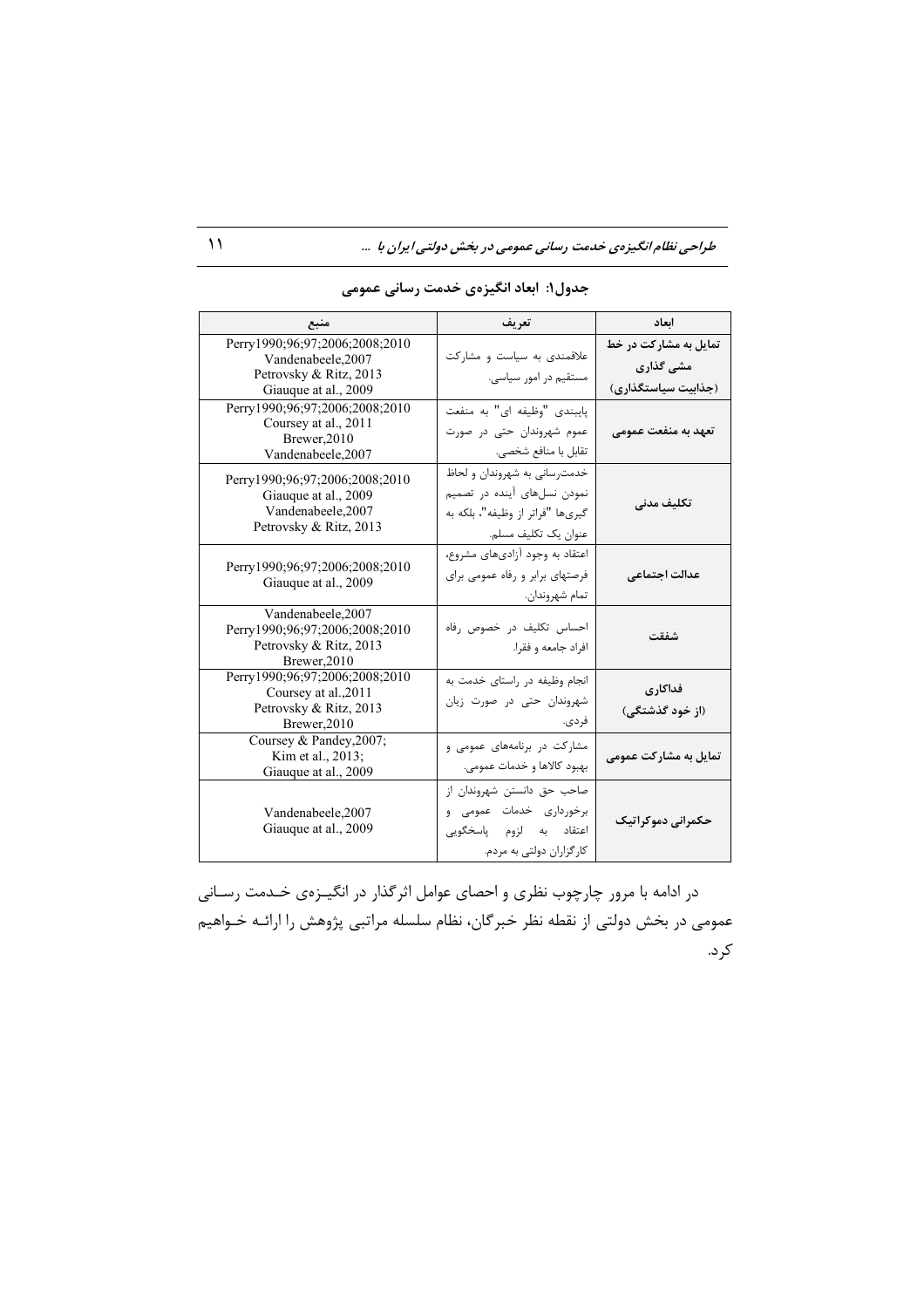#### روش پژوهش

 $\gamma$ 

پژوهش مذکور از حیث هدف در حیطـه پـژوهش۵مـای کـاربردی مـی باشـد. در ایـن پژوهش ابزار جمع آوري داده، پرسش،نامه با طيف ليکرت ۵ تايي و جداول ارتباط مولف1هـا بر اساس رویکرد مدلسازی ساختاری - تفسیری میباشد و به منظـور جمـع آوری پیشـینه نظري از مطالعات كتابخانهاي و حتى الامكان رجوع به آخرين مقالات معتبر علمــي موجــود در این زمینه اسـتفاده گردیـد. بـا توجـه بـه اینکـه در ایـن پـژوهش از روشهـای مطالعـه کتابخانهای، نظرسنجی از خبرگان و نیز از روش میدانی پرسشنامه استفاده شده است، مـی توان گفت که پژوهش حاضر، بـر اســاس ماهيــت و روش گـردآوري دادههــا، يــک پــژوهش توصيفي- پيمايشي است و هر دو رويکرد کمي و کيفي را طي نموده است. جامعـه آمـاري این پژوهش را خبرگان دانشگاهی و اجرایی در بخش دولتی تشکیل مے دهنــد، نمونــه ایــن یژوهش پنل ۱۷ نفره خبرگان` مشتمل براساتید دانشگاهی و اجرایی بخش دولتی اسـت (۸ نفر از پنل ۱۷ نفره، خبرگان دانشگاهی و ۹ نفر بقیه خبرگان اجرایـی هســتند کـه ۱۰ نفـر آنها دارای مدرک دکتری، ۵ نفر دارای مـدرک کارشناسـی ارشـد و ۲ نفـر دارای مـدرک کارشناسی می باشـند. ایـن نمونـه شـامل ۵ زن و ۱۲ مـرد بـا میـانگین سـنی ۵۶/۴ سـال میباشد). نمونهگیری به روش کیفـی و نمونـه در دسـترس انجـام پـذیرفت. روش پـژوهش مبتنی بر رویکرد ساختدهی به عوامل شناخته شده می،باشد که اساس آن خبرگــی<sup>۲</sup> اسـت. در این رویکرد فرض بر این است که پژوهشگر به هر روشی اعم از کیفی، کمّی و یا ترکیبی، عناصر مدل ٫۱ شناسایی ِ کرده است و صرفاً هدف آن ساختدهی به عوامل است، ایــن عمــل در حوزه مدلسازی به نگاشت<sup>۳</sup> معروف است. در این پژوهش به جهت عـدم دسترسـی بـه روابط عوامل مؤثر و همچنین فقدان تعداد نمونه قابـل دفـاع و مکفـی بـرای انجـام تحلیـل عددی، از این روش که روشی کیفی – کمی است به منظور "احصای عوامل و ساختدهـی' به آنها استفاده شد.

2-Multiple Expert Base 3 -Mapping

۱-لازم به ذکر است از آن جایی که این پژوهش تفسیری و نتایج آن خبره محور است و در تحقیقات تفسیری تعداد خبرگان همواره مورد مناقشه است، از تمام جامعه در دسترس، حداکثر نمونه (۲۱ تن اعضای پنل خبرگان) مورد پرسش قرار گرفتند که البته تعداد قابل دفاعی در پژوهشهای تفسیری است.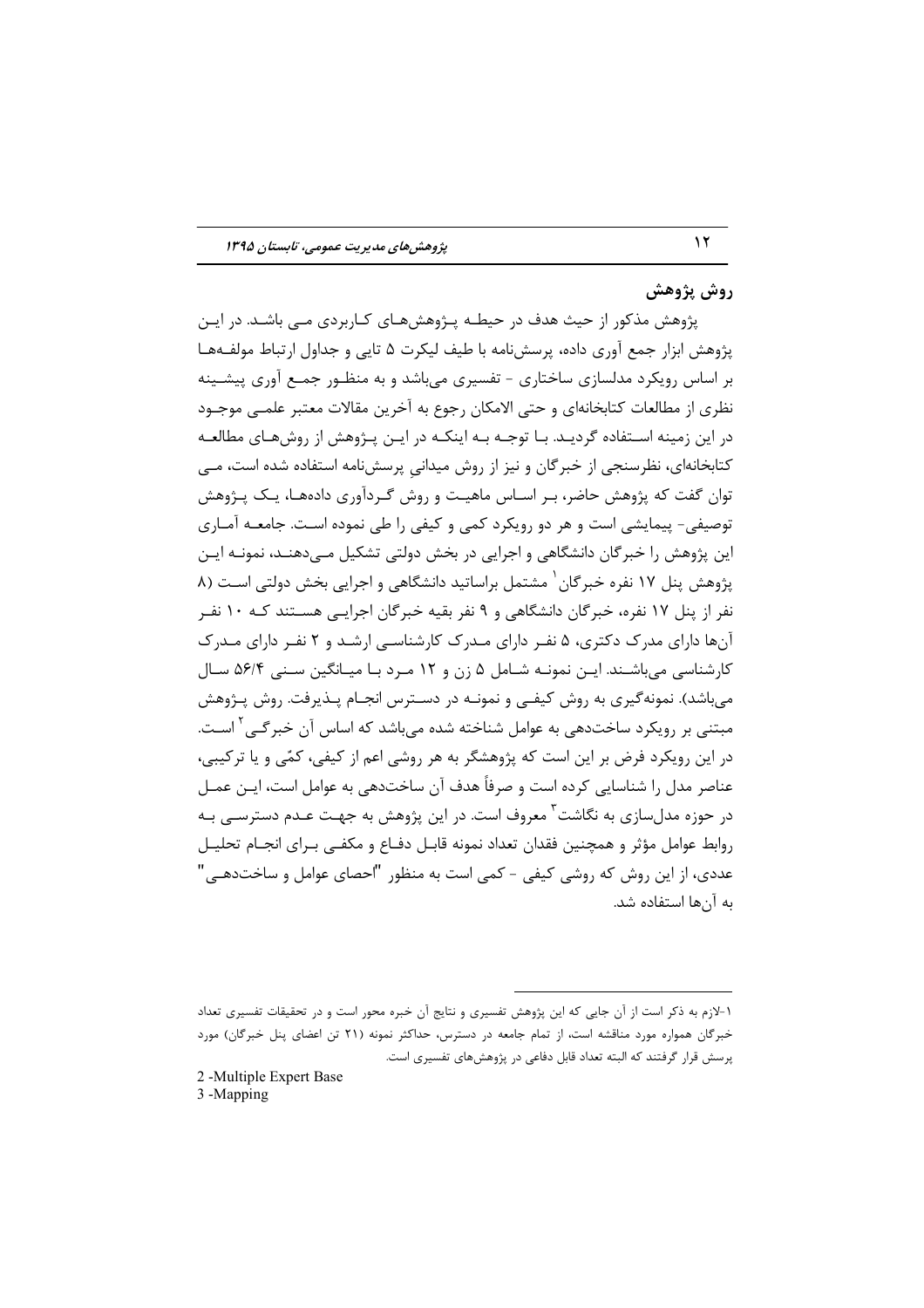### تحصيل عوامل تأثير گذار از ديدگاه خير گان

د, مرحله خبره سنجى ينل ١٧ نفره خبرگان، از ميان هفت بعد باقيمانده در اين حوزه، بنا به قاعده اجماع عامل تمایل به مشارکت عمومی را نیز از مجموعه ابعاد کنار گذاشتند؛ شایان ذکر است در میان خبرگان نظرات دیگری نیز روی ابعاد وجود داشت اما به علت اینکه پراکنده بودند و به حد اجماع نرسیدند از آنها صرفنظر شد. ساختارېندي و مدلسازي در این بخش به تشریح اجمالی تکنیک استفاده شده در این پژوهش و ساختاربندی عوامـل به دست آمده می برداز یم؛ مدل سازی ساختاری - تفسیری به منظور ارائه نظام سلسله مراتبي از ابعاد انگيزەي خدمت رساني عمومي با استفاده از اين رویکرد، روند زیر طے شد: در آغاز به وسیله پروتکل نظرسنجی از خبرگان، دادهها با رویکرد ISM و بـراسـاس منطــق Leads To (منجر بـه) سـاختدهـی شـدند؛ بـه عبـارت دیگـر عناصـر در یـک جـدول توافقي ` n×n مرتب شدند و از خبر گان تأثير سطر i به ستون j بر اساس قاعده " منجـر به "، نظرسنجی شد. اساس علایم به کار رفته بر مبنای تفسیر زیر است: عنصر 1 به عنصر 1 منجر می شود.  $V$ A: عنصر j به عنصر j منجر می شود. ارتباط دو طرفه است. $X$  $\Omega$ : ا<sub>ر</sub>تباط وجود ندارد.

تحليل دادهها

نظرات خبرگان در مورد عوامل به زبان چهار علامت بـالا در جـدول تـوافقي ۶×۶ كـه ماتر سی خودتعاملے ساختاری ۲ (جدول ۲) نـام دارد، تنظـیم شـد و سـیس بـر اسـاس ایـن ماتر سی، ماتریس دسترسی ۳ (جدول ۳) تشکیل یافت، به طـوری کـه در ایــن جـدول بـرای علايم V و X مقدار يک و براي علايم A و O مقـدار صـغر گذاشـته شـد. سـيس جـدول

1 -Contingency Table

2 -Structural Self Interaction Matrix(SSIM)

3 - Reachability Matrix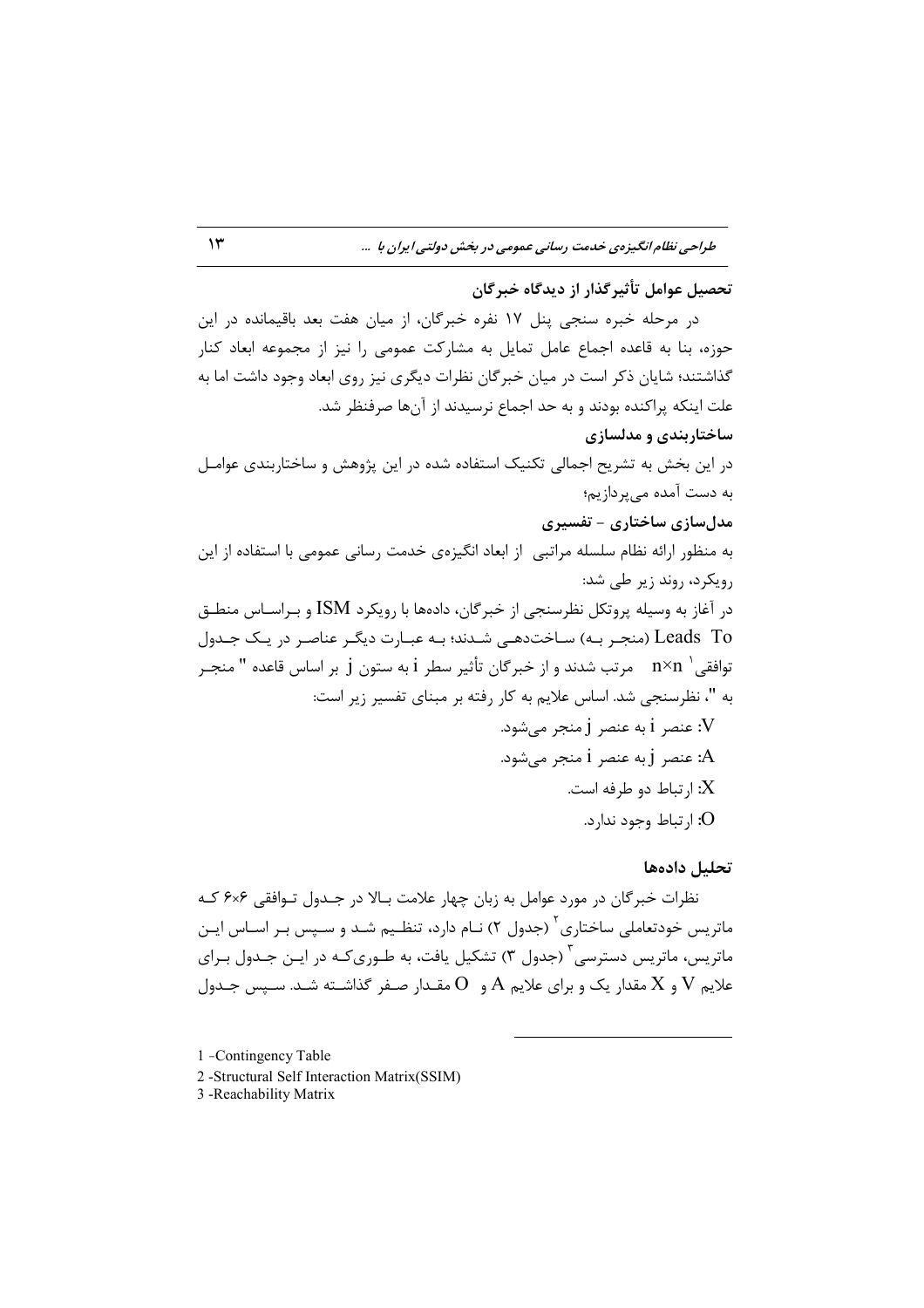دیگری- شکل دیگری از ماتریس دسترسی- از ورودیها و خروجیهـای هـر عنصرتشـکیل شد (جدول ۴). این جدول، جدولی است که ستون اول آن عناصر و ستون دوم آن مجموعه خروجی از هر عنصر می باشد؛ به عبارتی دیگر در سطر i، عناصری کـه بـا عـدد ۱ مشـخص شدهاند، خروجی از آن عنصر هستند(Leads To). ســتون ســوم، مجموعــه عناصـر ورودی است؛ یعنی شامل عناصری است که در قطر و پایین قطـر عـدد ۱ دارنـد و سـتون چهـارم، مجموعه عناصر مشترک. عناصر مشترک بین مجموعه ورودیها و مجموعه خروجیها تکرار می شوند. در مرحله سطحبندی، عناصر به ترتیب در مجموعه خروجی و مجموعـه مشـترک، از کمترین تکرار انتخاب شدند و در بالاترین سطح قرار گرفتند، کار به همـین منـوال ادامـه ييدا كرد تا تمامى عناصر به سطحى تخصيص يافتند.

در ISM صرفاً روابط درون سطح و بین دو سطح متوالی مشخص مـیشـود، بنــابراین  $Sharma: 2013$ 

در اين پژوهش فهرست حاوي عوامـل هفـتگانـه در چـارچوب مـاتريس خودتعـاملي ساختاری همراه با شرح روش، در اختیار گروه خبرگان که براسـاس بررسـیهـای بـه عمـل آمده خبرگی آنها در ساختدهی به متغیرها، محرز شده بود، قرار گرفت و روابط بر اسـاس نظر خبر گان براساس علایم در قالب ماتریس خودتعاملی به دسـت آمـد. قاعـده معمـول در نظرسنجي، اجماع خبرگان در رابطه بين عناصـر اسـت ولـي معمــولاً از قاعــده حــداكثر آرا استفاده می شود. بنابراین در این مرحله نیز مانند مرحله نخسـت بـه جهـت پیـروی از ایـن قاعده، از عوامل پراکنده و خارج از فهرستی که افراد پنل اغلب به صورت انفـرادی پیشـنهاد داده بودند و پشتوانه حداکثری نداشتند، صرفنظر شد. راهنمای عوامل جـداول تـوافقی بـه صورت زیر مے باشد:

> عامل اول: تعهد به منفعت عمومي؛ عامل دوم: تكليف مدنى؛ عامل سوم: عدالت اجتماعي؛ عامل چهارم: شفقت؛ عامل پنجم: فداکاری (از خود گذشتگی)؛ عامل ششم: حکمرانی دموکراتیک.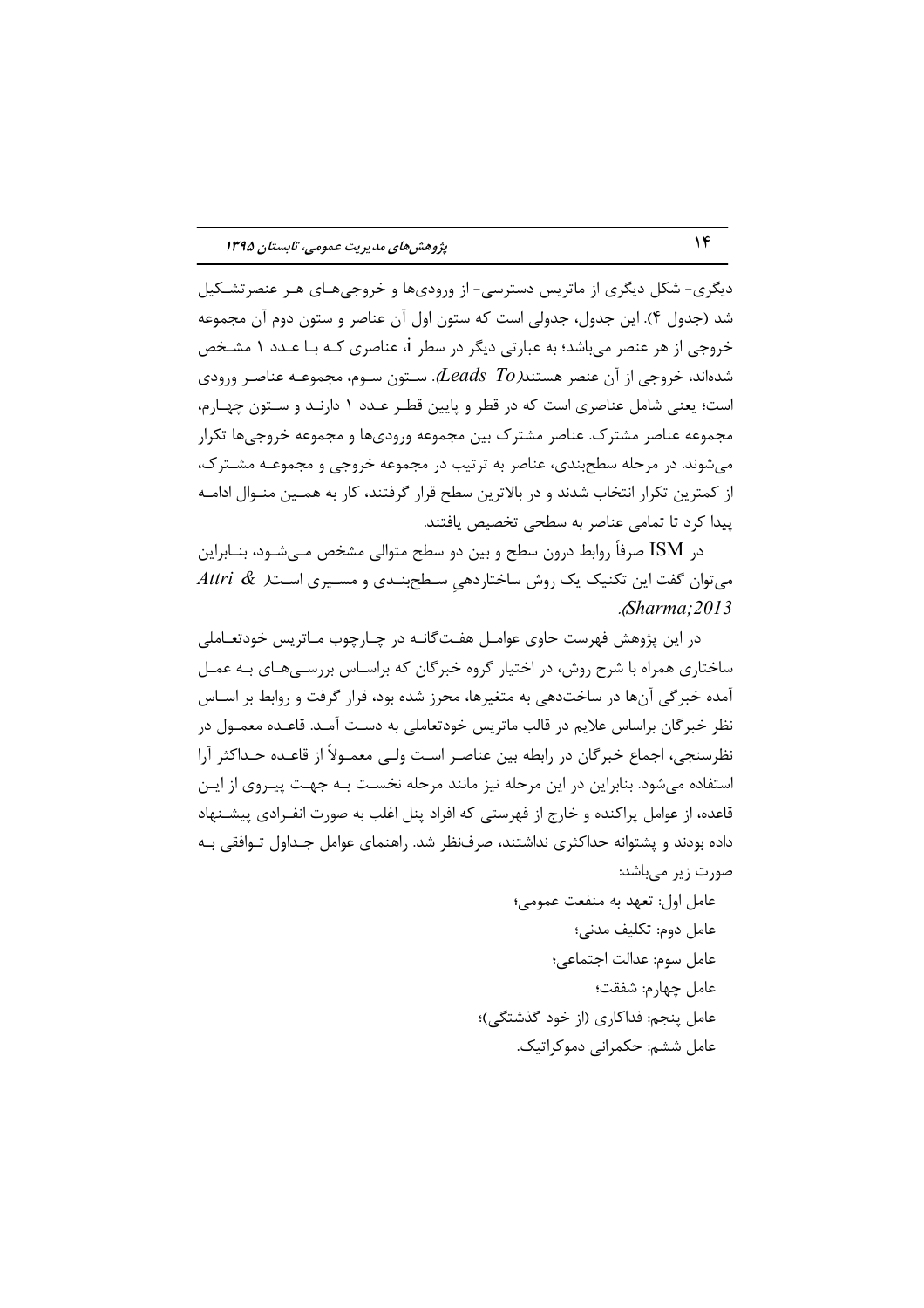| عامل ششم |   | عامل چهارم   عامل پنجم | عامل سوم          | عامل دوم          | عامل اول | عوامل      |
|----------|---|------------------------|-------------------|-------------------|----------|------------|
|          |   |                        | А                 | X                 | X        | عامل اول   |
| v        |   |                        | X                 | X                 | "        | عامل دوم   |
| v        |   |                        | X                 | .,                | 11       | عامل سوم   |
|          |   | X                      | $^{\prime\prime}$ | $^{\prime\prime}$ | .,       | عامل چهارم |
|          | Х | $^{\prime\prime}$      | $^{\prime\prime}$ | $^{\prime\prime}$ | .,       | عامل پنجم  |
| X        | " | "                      | $^{\prime\prime}$ | $^{\prime\prime}$ | .,       | عامل ششم   |

جدول ۲ : ماتریس خود تعاملی ساختاری<sup>'</sup>

| مجموع سطر " (نفوذ) | عامل ششم | عامل پنجم | عامل چهارم | عامل سوم | عامل دوم | عامل اول | عوامل                   |
|--------------------|----------|-----------|------------|----------|----------|----------|-------------------------|
|                    |          |           |            | ٠        |          |          | عامل اول                |
|                    |          |           |            |          |          |          | عامل دوم                |
|                    |          |           |            |          |          |          | عامل سوم                |
|                    |          |           |            |          | ٠        |          | عامل چهارم              |
|                    |          |           |            | ٠        | ٠        |          | عامل پنجم               |
|                    |          | ۰         | ۰          | ۰        | ۰        | ۰        | عامل ششم                |
|                    |          |           |            |          |          |          | مجموع ستون<br>(وابستگى) |

جدول ۳ : ماتریس دسترسی<sup>۲</sup>

**Q! 5; : I. : 4 O**

| سطوح            |          |                  | مجموعه خروجي <sup>0</sup> (سطر)  مجموعه ورودي ً(ستون)  مجموعه مشترک | عوامل                               |
|-----------------|----------|------------------|---------------------------------------------------------------------|-------------------------------------|
| سطح III         | ۰۱، ۲    | ۰، ۲، ۳          | 6.7.7                                                               | عامل ۱. تعهد به منفعت عمومی         |
| $\text{IV}$ سطح | ۰۱، ۲، ۳ | ۰۱، ۲، ۳         | 6.5.7.7.1                                                           | عامل ٢. تكليف مدنى                  |
| سطح III         | ۲، ۳     | ۲، ۳             | 6.7.7.1                                                             | عامل ٣. عدالت اجتماعى               |
| سطح II          | ۴        | ۱، ۲، ۳، ۴       | $\Delta$ .۴                                                         | عامل ۴. شفقت                        |
| سطح II          | Δ        | 1.7.7.0          | ۵، ۶                                                                | عامل ۵. فداکا, ی<br>(از خود گذشتگی) |
| سطح 1           | ۶        | ۱، ۲، ۳، ۴، ۵، ۶ | ۶                                                                   | عامل ۶. حکمرانی دموکراتیک           |

1- Structural self-interaction Matrix(SSIM)

2- Reachability Matrix

3 -Power, Driver

4 -Dependency

5 -Leads To

6 -Leads On

7 -Levels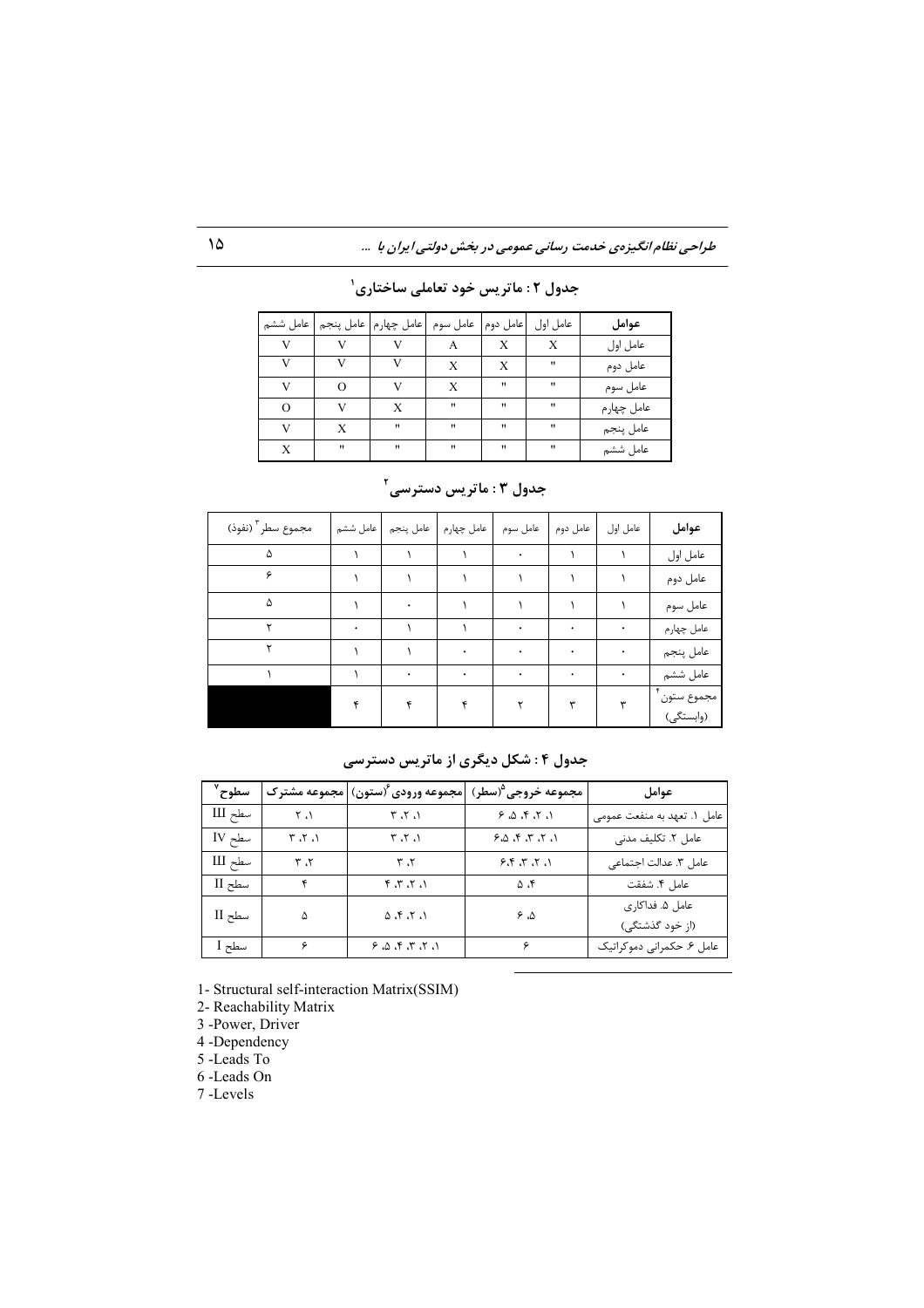#### ارائه مدل

بر اساس اطلاعات به دست آمده از ماتریسهـای بـالا، مـدل حاصـل از ایـن روش بـه تفکیک سطح به صورت شکل ۱ خواهد بود. سطح یک شامل عامل ششم، یعنــی حکمرانــی دموکراتیک می باشد؛ عوامل چهارم و پنجم، فداکاری (از خودگذشتگی) و شـفقت در سـطح دوم قرار می گیرد و سطح سوم دربر گیرنده دو عامل دوم و سـوم یعنــی عـدالت اجتمــاعی و تکلیف مدنی می باشد و در آخرین سطح یعنی سطح چهارم عامل اول یعنی تعهد به منفعت عمومی قرار میگیرد.



شکل ۱: مدل سلسله مراتبی ابعاد انگیزهی خدمت رسانی عمومی در بخش دولتی ( منبع: مؤلفان)

در مدل به سطحبندی ابعاد رسیدیم. اکنون مـیتوان بـراسـاس مـاتریس دسترسـی، عوامل ششگانه را برحسب برچسبهای وارفیلد<sup>\</sup> در یک دسـتگاه مختصـات- کـه بـه چهـار قسمت به شرح زیر طبقهبندی (خوشهبندی) میشود- دستهبندی کرد: خوشه I : استقلال (خود مختاري) <sup>۲</sup>ً، شامل عواملي است كه كمترين درجه نفـوذ و كمتـرين درجه وابستگی را در مدل طراحی شده دارند.

1 - Warfield 2-Autonomous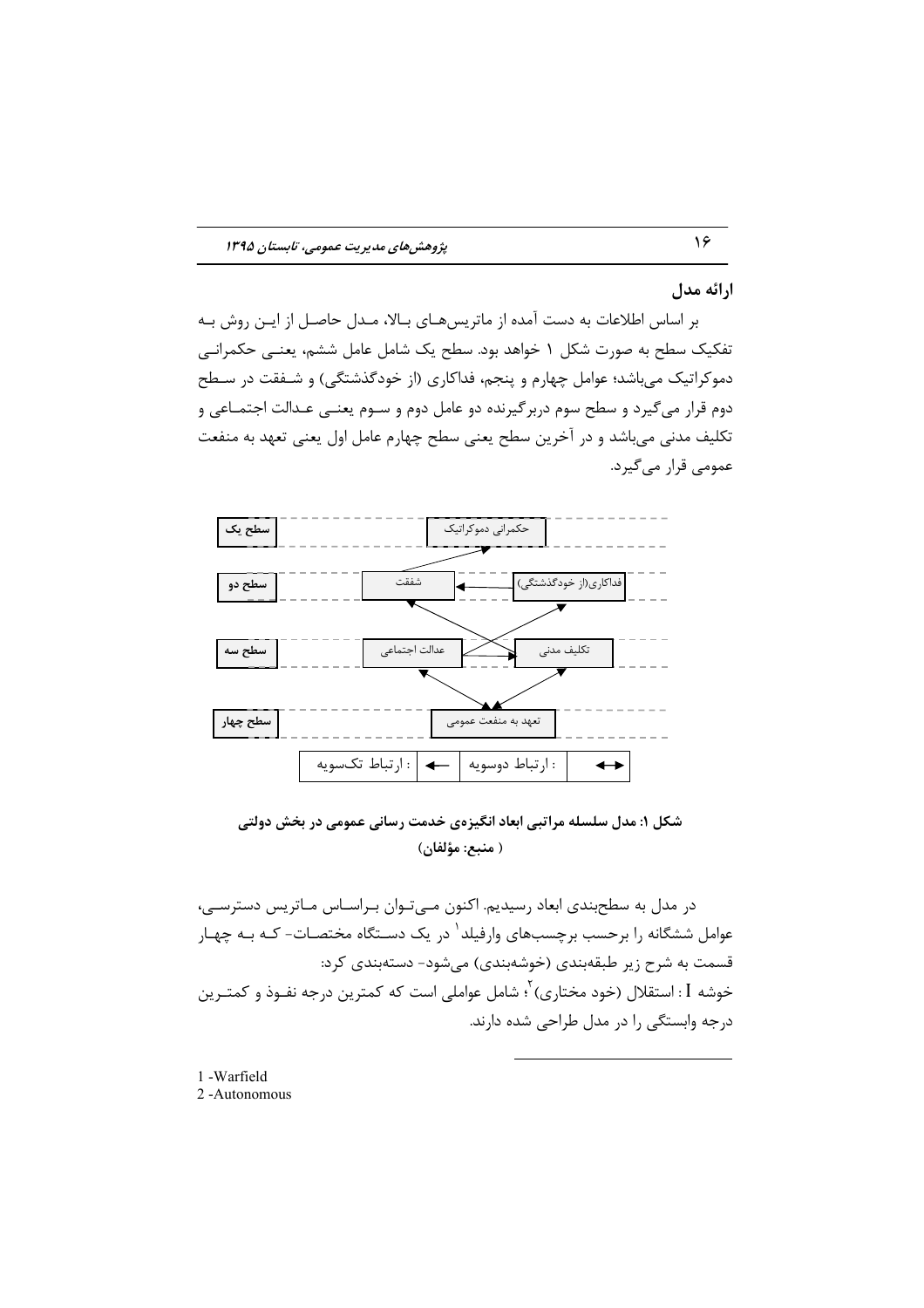خوشه II. وابستگی <sup>(</sup>؛ عواملی ٫ا در بر می گیرد که بیشترین درجه وابستگی وکمترین درجـه نفوذ را در مدل دارند. خوشه<code>III</code>: ارتباط ٔ عواملی را در بر می گیرد که دارای بیشترین نفوذ و بیشترین وابستگی در مدل مے باشند. خوشه IV: نفوذ (پیشران) <sup>۳</sup>۰ شامل عواملی با بیشترین درجه نفوذ و کمترین درجه وابستگی د, مدل است (Soti et., al, 2010).

با توجه به مقادیر ستون نفوذ و سطر وابستگی در ماتریس دسترسی، خوشهبندی عوامـل ششگانه مدل به صورت نمودار ۱خواهد بود. شایان ذکـر اسـت شـدت نفـوذ و وابسـتگی یـا برعکس عدم نفوذ و عدم وابستگی با توجه به مکان قرار گرفتن در خانـههـای شـانزدهگانـه خوشه تفسیر می شود بنابراین بدیهی است این شدت بـرای عوامـل موجـود در یـک خوشـه یکسان نباشد.

عوامــل چهــارم، پــنجم و ششـــم- شــفقت، فــداكاري (از خودگذشــتگي) و حكمرانـــی دموکراتیک- در خوشه دوم جای گرفته است و این جایگاه یعنی این عامل دارای بیشــترین درجه وابستگی و کمترین درجه نفوذ است. تحقـق ایـن عوامـل در نظـام انگیـزهی خـدمت رسانی عمومی در بخش دولتے ایـران بـه تحقـق سـایر عوامـل وابسـته اسـت و در مقابـل پیشنیازی ضعیف برای تحقق سه عامل دیگر می باشند. عوامـل اول، دوم و سـوم (تعهـد بـه منفعت عمومی، تکلیف مدنی و عدالت اجتماعی) در خوشه چهارم جای گرفتهاند کـه دارای بیشترین درجه نفوذ و کمترین درجه وابستگی در مدل میباشند. این عوامل در تحقق سایر عوامل انگیزہی خدمت رسانی عمومی نقش آفرین هستند ولی تحقق آنهـا در گـرو تحقــق سایر عوامل نیست. در دو خوشه اول و سوم نیز عاملی قرار نگرفت.

1- Depending

2-Linkage

3- Penetration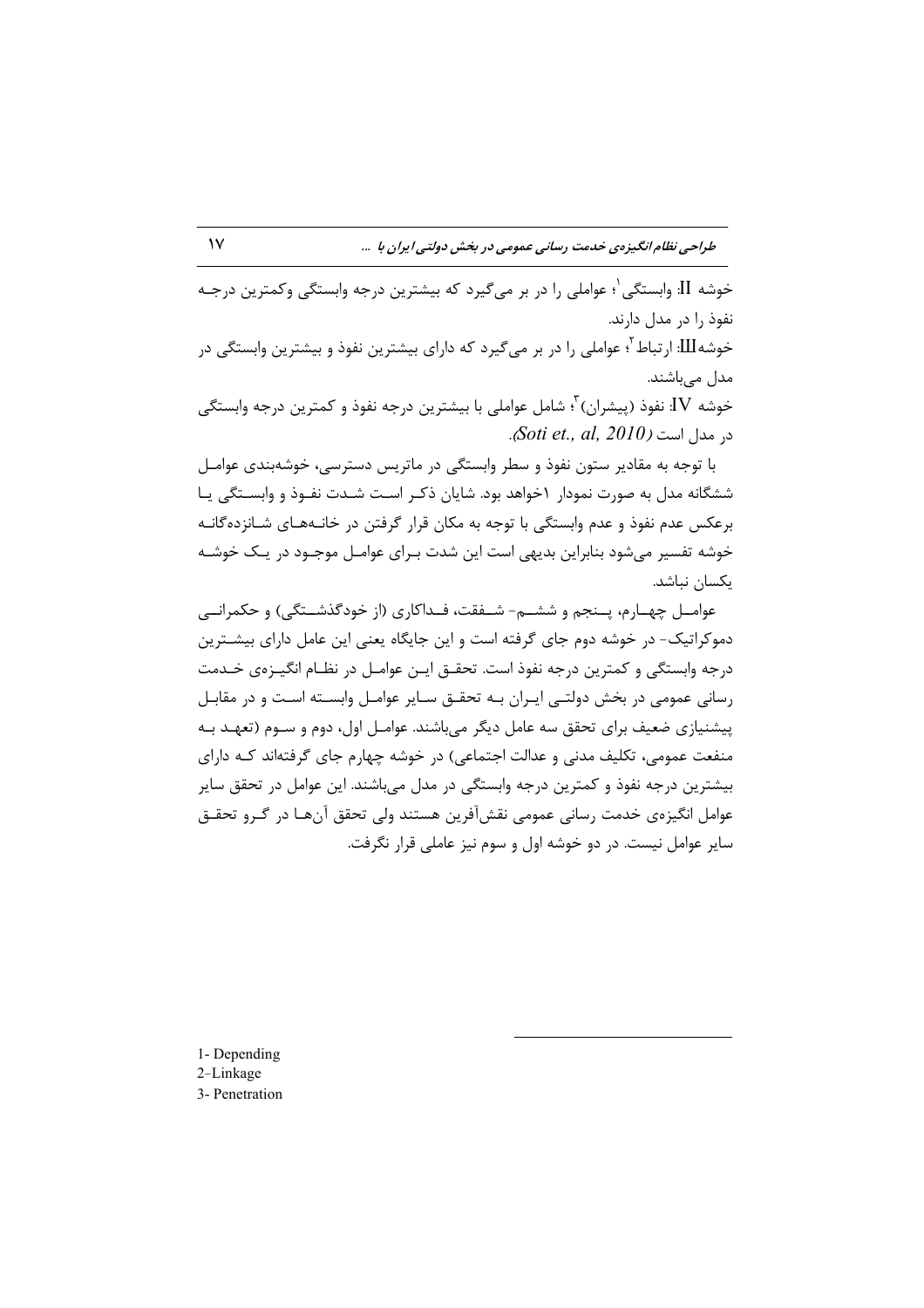

نمودار ۱: دستهبندی (خوشهبندی) ابعاد انگیزهی خدمت رسانی عمومی در بخش دولتی ایران (نمودار وارفيلد)

#### بافتهها

در مدل طراحی شده عامـل حکمرانـی دموکراتیـک بـه معنـی صـاحب حـق دانسـتن شهروندان از برخورداری خدمات عمومی و اعتقاد به لزوم پاسخگویی کـارگزاران دولتـی بـه مردم در اولویت برتر قرار گرفته است و ایـن مطلـب حـاکی از آن اسـت کـه از نقطـه نظـر خبرگان مشارکت کننده نهادینه شدن التزام به حکمرانبی دموکراتیـک در میـان کـارگزاران دولتی اهمیت بسزایی در شکل گیری و ارتقا انگیزهی خـدمترسـانی عمـومی دارد. عوامـل فداکاری (از خودگذشتگی) و شفقت هر دو در سطح دوم و دو عامل تکلیف مدنی و عـدالت اجتماعی هر دو در سطح سوم جای گرفته اند و در سطح آخـر یعنـی سـطح چهـارم عامـل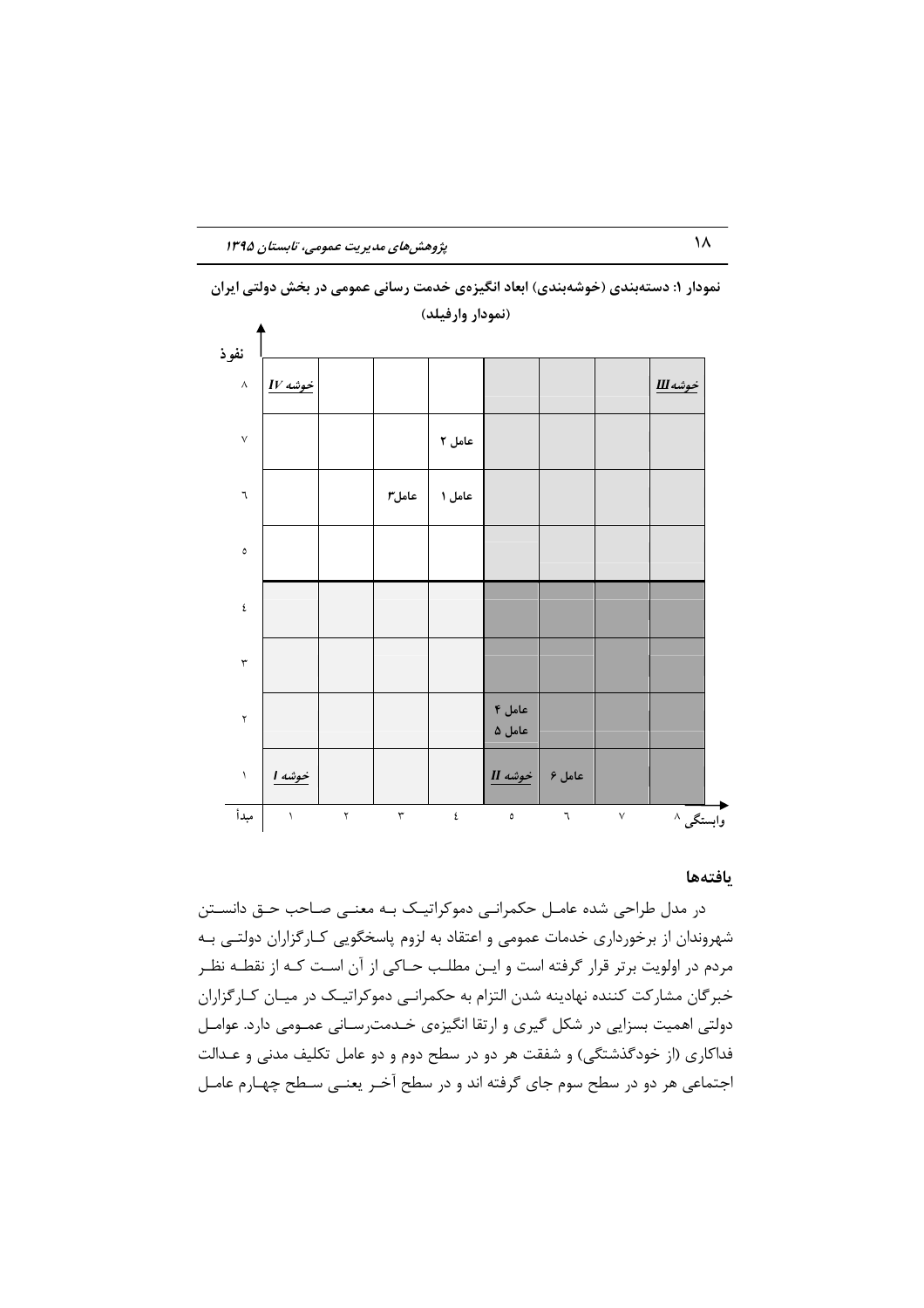تعهد به منفعت عمومي قرار گرفته است. در سطوح اول و چهارم عوامل تعهـد بـه منفعـت عمومی و حکمرانی دموکراتیک به عنوان اولویت آن سطح از دیـدگاه خبرگـان قـرار گرفتـه است و روابط از سطح پایین (چهارم) به سطح بالاتر (اول) برقرارنـد؛ در هـر یـک از سـطوح دوم و سوم دو عامل به عنوان اولویت آن سطح همسنگ قرار گرفتهاند؛ بین عامل تعهـد بـه منفعت عمومي و عوامل تكليف مدنى و عدالت اجتماعي رابطه دوسويه همچون منطق قضيه دو شرطی ِ برقرار است و باقی روابط، یکسویه و مبتنی بر رابطه مستقل — وابســته و قضــیه شرطی آ مے باشند. وجود این روابط در مدل منطقی است:

رابطه دوسویه بین عامل تعهد به منفعت عمومی و عوامل سطح سوم اصولی است چراکه هر سه بعد خدمت رسانی به عموم شهروندان و رفاه آنـان را در پـی دارد. در صـورت تعهـد بـه منفعت عمومي است كه تكليف مدني محقق مي شود و عدالت اجتماعي بريا مـي شــود؛ و در صورت پایبندی و التزام به تکلیف مدنی است که منفعت عمومی شهروندان به نحــو احســن تامین میشود و در صورتیکه در بستر جامعه به تحقق عدالت اجتماعی اعتقاد راسخ وجـود داشته باشد تعهد به منفعت عمومی شکل می گیرد.

در سطح سوم بین عدالت اجتماعی و تکلیف مدنی رابطه ای یکطرفه وجود دارد که عدالت اجتماعی را متغیر مستقل و تکلیف مدنی را متغیر وابسته میداند به این معنی که چنانچـه به مفهوم عدالت اجتماعي اعتقاد وجود داشته باشد تكليف مدنى محقق مى شــود. در رابطــه بین دو سطح دوم و سوم، تکلیف مدنی و عدالت اجتماعی متغیرهای مستقلی بـرای عوامـل سطح دوم می باشند در صورتی که تکلیف مدنی در جامعه نهادینه شود مفهـوم شـفقت بـه خودی خود نضج می گیرد و چنانچه عدالت اجتماعی برقرار باشد فداکاری را در بطــن خــود پرورش مےدهد.

در سطح دوم رابطهای مبتنی بر وابستگی یـکســویه وجــود دارد مبنــی بــر اینکــه چنانچــه فداکاری در جامعه باشد روح شفقت در جامعه دمیده می شود. در رابطه بین دو سطح یک و دو شفقت به عنوان متغیر مستقل و حکمرانی دموکراتیک به عنوان متغیر وابســته اســت در این معنا که چنانچه احساس تکلیف در مورد رفاه عمومی اجتماع وجود داشته باشـد عمـوم شهروندان از خدمات عمومی برخوردار میشوند شایان ذکـر اسـت ایـن نتـایج بـا توجـه بـه "تعريفهاي مبنايي" ارائه شده از ادبيات موجود گرفته شده است (جدول ١).

1- If and only if 2- If ... then ...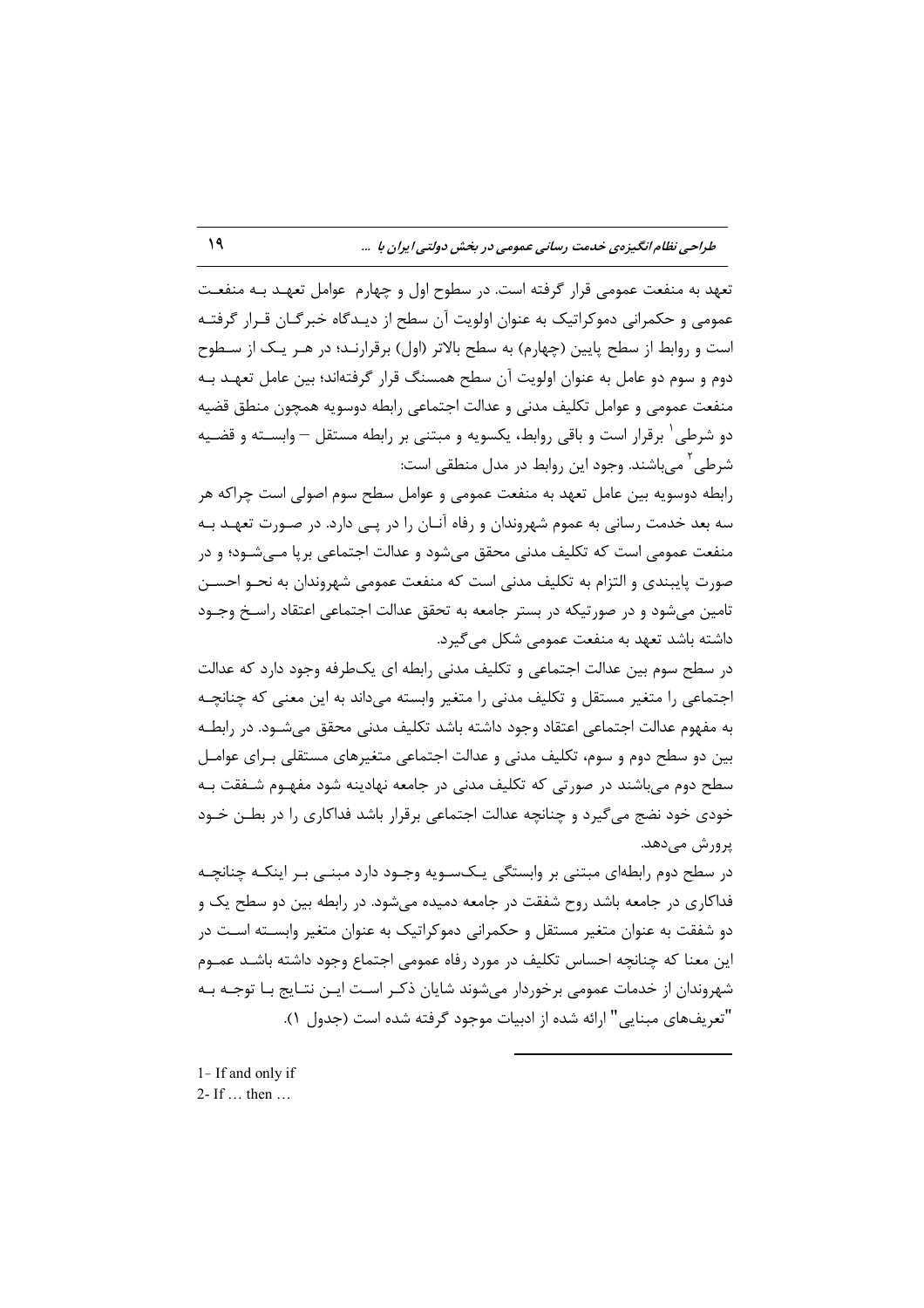در مدل ارائه شده سعی شد ابعــاد معــرف مفهــوم انگیــزهی خــدمت رســانی عمــومی از دیدگاههای مختلف و منابع معتبر استخراج شـوند و بـا بهـرهگیـری از نظـر خبرگـان مـورد بررسی و اولویتبندی قرار گیرند. در حالی که در ادبیات موجود مدلی که مختص به عوامـل انگیزهی خدمت رسانی عمومی آن هم به طور خاصه در بخـش دولتـی ایـران باشـد وجـود نداشت مدلهای موجود در مجلات معتبر غالباً به بررسی رابطه و اثر ایـن مفهـوم بـا ســایر مفاهیم حوزه سازمانی پرداختهاند و اغلب بـا پـارهای از عوامـل تلخـیص شـده ایـن مفهـوم پژوهش انجام گرفته است؛ به علاوه در مدلسازیهای این حوزه، اولویتبندی عوامل اثر گـذار مغفول مانده بود.

در یک جمع بندی و با توجه به ادبیات موجود در حوزه انگیزهی خدمت رسـانی عمــومی، می توان گفت مدل ارائه شده در این پـژوهش مـی توانـد بـه عنـوان مبنـایی بـرای پـافتن و اولویتبندی عوامل انگیزهی خدمت رسانی عمومی در بستری خاص اعم از بخش دولتے پا خصوصی مورد استفاده قرار گیرد، تا از سطح تعریف صرف این مفهوم فراتر رویم و به کاربرد عملیاتی آن در بستر اقتضائات کشور خود نزدیک شــویم لازم بــه ذکــر اســت ممکــن اســت عوامل دیگری در ایجاد این انگیزه در بستر فرهنگے، اجتمـاعی و اقتصـادی کشـور دخیـل باشند که در این پژوهش به علت اینکه پـژوهش صـرفاً بـر مبنــای ادبیـات جهـانی موجـود صورت پذیرفت از نظر مغفول مانده باشد بنابراین پیشنهاد مے شود در پژوهش های گسترده تر در بستر بخش دولتی با نمونه ای وسیعتر ابتدا ارزشها به شکل مقتضی همانند مصـاحبه و... استخراج شوند و سیس مدل مترتب طراحی گردد.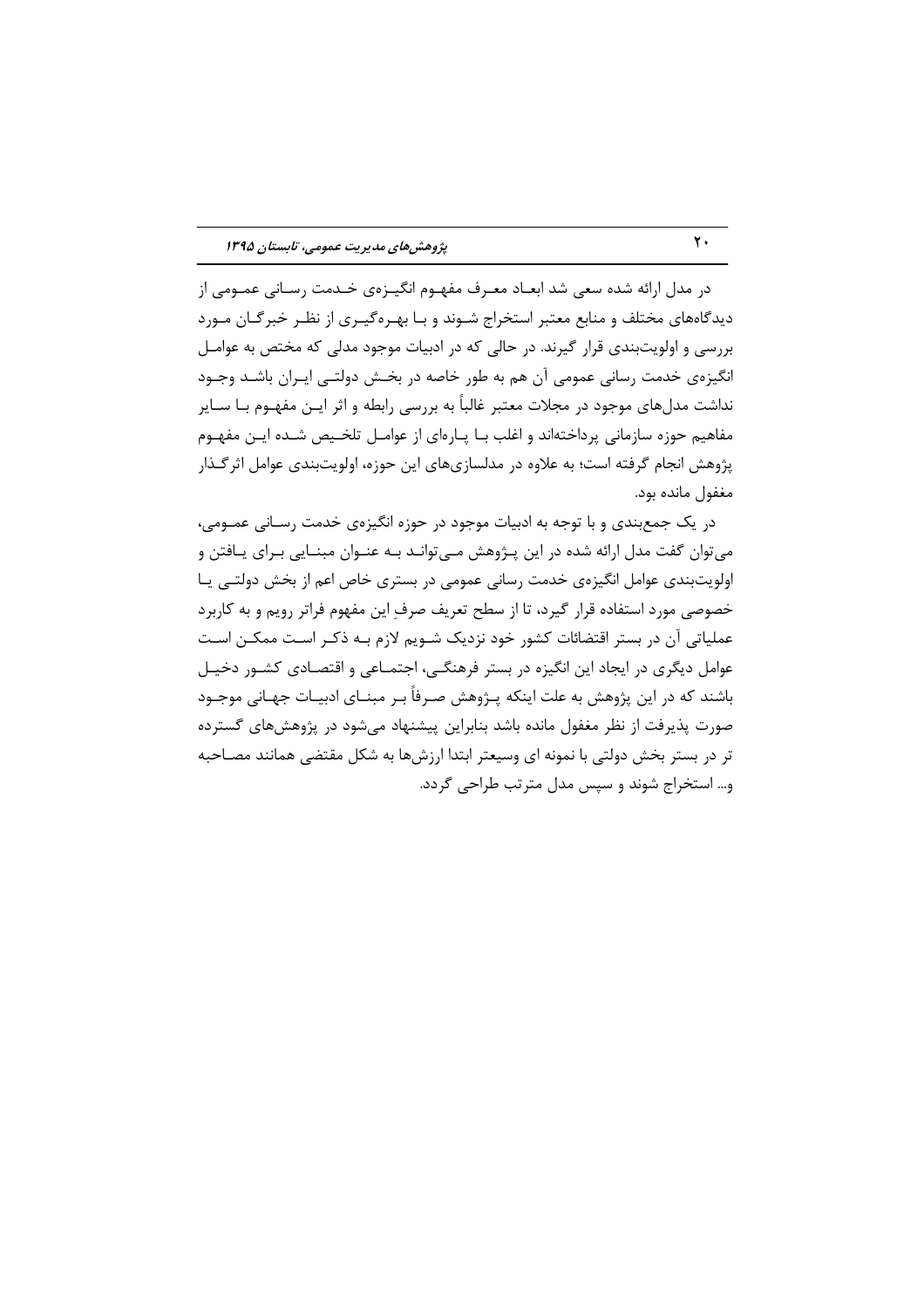## منابع و مآخذ

1-Andersen, L.B. and Serritzlew, S. (2012)."Does public service motivation affect the behavior of professionals?"; International Journal of Public Administration, Vol. 35. No.1, pp: 19-29.

2-Attri R., Dev N., & Sharma V. (2013). "Interpretive Structural Modelling (ISM) approach: An Overview"; Research Journal of Management Sciences, Vol. 2. Issue: 2, pp: 3-8.

3-Belle´, N. (2014). "Leading to make a difference: a field experiment on the performance effects of transformational leadership, perceived social impact, and public service motivation"; Journal of Public Administration Research and Theory, Vol. 24, No. 1, pp: 109-136.

4-Belle´, N. (2012). "Experimental evidence on the relationship between public service motivation and job performance"; Public Administration Review, Vol. 73, No. 1, pp: 143-153.

5-Bozeman, Barry. (2007). "Public Values and Public Interest"; Washington, DC: Georgetown University Press.

6-Brewer, G. (2010). "Public service motivation and performance"; in Walker, R.M., Boyne, G.A. and Brewer, G.A. (Eds), Public Management and Performance: Research Directions, Cambridge University Press, Cambridge and New York, NY, pp:152-177.

7-Brewer, G. (2008). "Employee and organizational performance"; in Perry, J.L. and Hondeghem, A. (Eds), Motivation in Public Management: The Call of Public Service, Oxford University Press, New York, NY, pp: 136-156.

8-Coursey, David H., and Sanjay K. Pandey. (2007a). "Public Service Motivation Measurement:Testing an Abridged Version of Perry"s Proposed Scale"; Administration & Society,Vol. 39,pp: 547-568.

9-Coursey, David H., and Sanjay K. Pandey. (2007b). "Content Domain, Measurement, and Validity of the Red Tape Concept"; American Review of Public Administration, Vol. 37, pp: 342-361.

10-Giauque, David, Adrian Ritz, Frédéric Varone, Simon Anderfuhren-Biget, and Christian Waldner. (2009). "Motivation of public employees at the municipal level in Switzerland"; Paper presented at International Public Service Motivation Research Conference, Bloomington, USA, 7-9 June 2009.

11-Grant, A.M. (2008). "Does intrinsic motivation fuel the prosocial fire? Motivational synergy in predicting persistence, performance, and productivity"; Journal of Applied Psychology, Vol. 93, No. 1, pp: 48-58.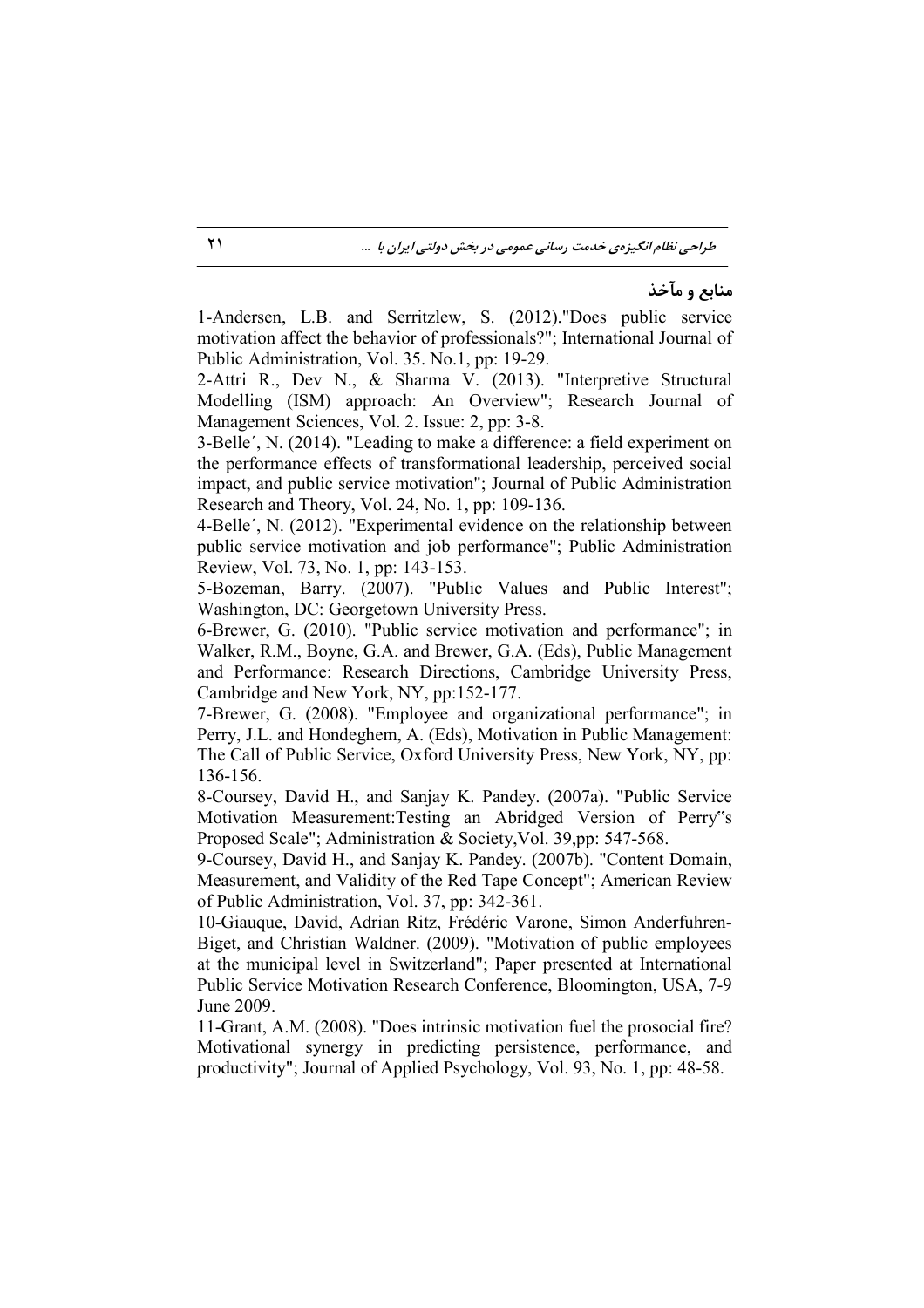12-Jørgensen, Torben B., and Barry Bozeman. (2007). "Public Values: An Inventory"; Administration & Society Vol.39, No. 3, pp: 354-381.

13-Kim, S., Vandenabeele,W.,Wright, B.E.,Andersen, L.B., Cerase, F.P., Christensen, R.K., Desmarais, C., Koumenta, M., Leisink, P., Liu, B., Palidauskaite, J., Pedersen, L.H., Perry, J.L., Ritz, A.,Taylor, J. and De Vivo, P. (2013). "Investigating the meaning and structure of public service motivation across populations"; Journal of Public Administration Research and Theory, Vol. 23 No. 1, pp: 79-102.

14-Kim, S., Vandenabeele,W.,Wright, B.E.,Andersen, L.B., Cerase, F.P., Christensen, R.K., Desmarais, C., Koumenta, M., Leisink, P., Liu, B., Palidauskaite, J., Pedersen, L.H., Perry, J.L., Ritz, A., Taylor, J. and De Vivo, P. (2013). "Investigating the meaning and structure of public service motivation across populations"; Journal of Public Administration Research and Theory, Vol. 23 No. 1, pp: 79-102.

15-Kim, Sangmook, and Wouter Vandenabeele. (2010). "A strategy for building public service motivation research internationally"; Public Administration Review, Vol.70, pp: 701-709.

16-Leisink, P. and Steijn, B. (2009). "Public service motivation and job performance of public sector employees in the Netherlands"; International Review of Administrative Sciences, Vol. 75, No. 1, pp: 35- 52.

17-Perry, J. L., Hondeghem, A. and Wise, L.R. (2010). "Revisiting the motivational bases of public service: twenty years of research and an agenda for the future"; Public Administration Review, Vol. 70, No. 5, pp:681-690

18-Perry, J. L. and Hondeghem, A. (2008). "Motivation in Public Management: The Call of Public Service"; Oxford University Press, New York, NY, pp:1-14.

19-Perry, J. L. (1996). "Measuring public service motivation: an assessment of construct reliability and validity"; Journal of Public Administration Research and Theory, Vol. 6, No. 1, pp: 5-22.

20-Perry, J. L. (1997). "Antecedents of public service motivation"; Journal of Public Administration Research and Theory, Vol. 7, No. 2, pp: 181-197.

21-Perry, J. L. and Wise, L.R. (1990). "The motivational bases of public service"; Public Administration Review, Vol. 503, pp: 367-373.

22-Perry, J. L., Mesch, D. and Paarlberg, L. (2006). "Motivating employees in a new governance era: the performance paradigm revisited"; Public Administration Review, Vol. 66, No. 4, pp: 505-514.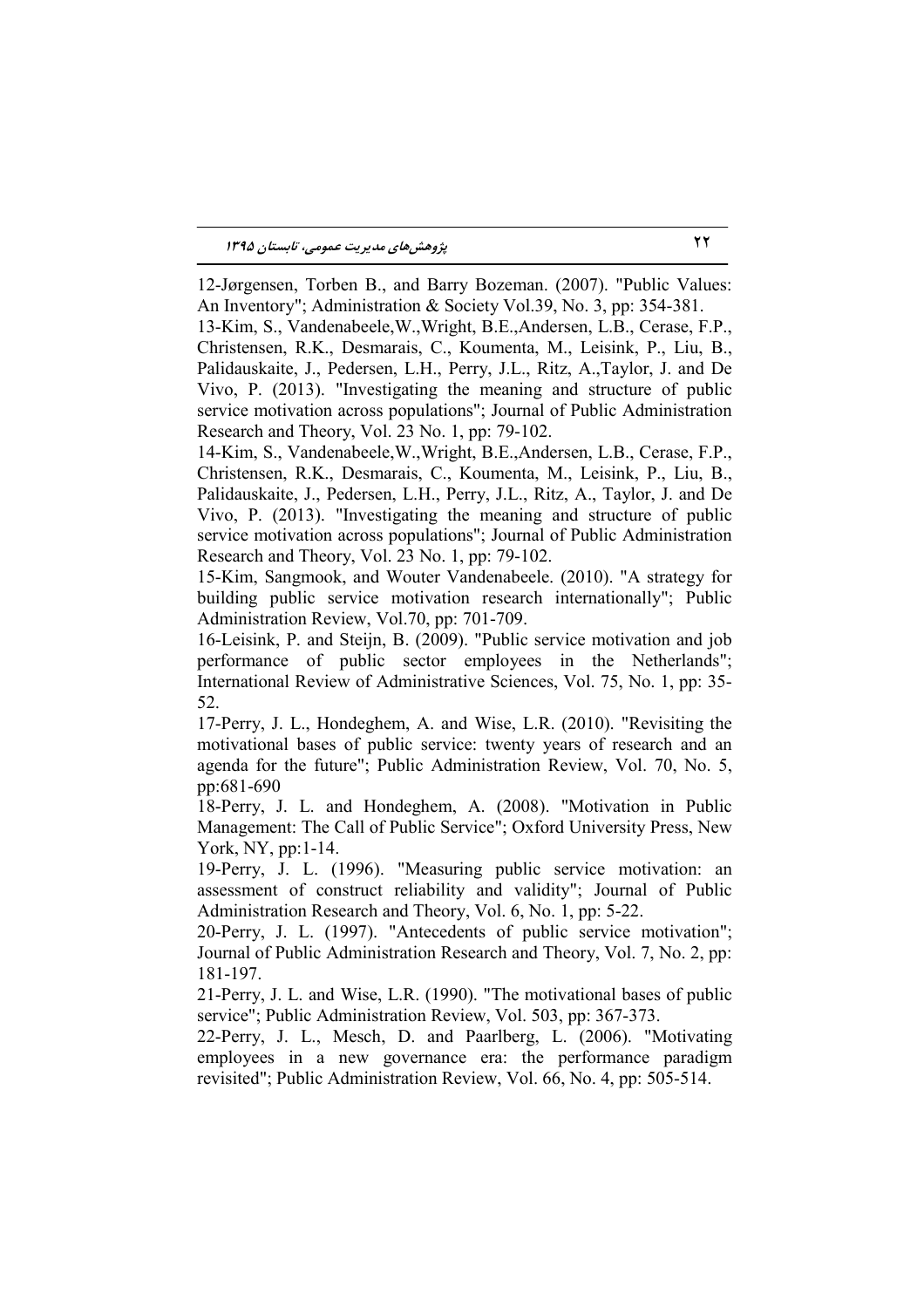23-Perry, J.L., Hondeghem, A. and Wise, L.R. (2010). "Revisiting the motivational bases of public service: twenty years of research and an agenda for the future"; Public Administration Review, Vol. 70, No. 5, pp: 681-690.

24-Petrovsky, Nicolai and Ritz, Adrian. (2014). "Public service motivation and performance: a critical perspective, Evidence-based HRM"; a Global Forum for Empirical Scholarship Vol. 2, No. 1, pp:57- 79

25-Petrovsky, N. (2009). "Does public service motivation predict higher public service performance? A research synthesis"; presented at the Public Management Research Conference, Ohio State University, Columbus, OH, October 2.

26-Ritz, A., Brewer, G.A. and Neumann, O. (2013). "Public service motivation: a systematic literature review and outlook"; presented at the Public Management Research Conference, University of Wisconsin, Madison, WI, June.

27-Ritz, A. (2009)."Public service motivation and organizational performance in Swiss federal government"; International Review of Administrative Sciences, Vol. 75, No. 1, pp: 53-78.

28-Soti A., Goel R.K., Shankar R., Kaushal O.P. (2010)."Modeling the enablers of six sigma using interpreting structural modeling"; Journal of Modeling in Management, Vol.5, Issue: 2, pp: 124-141.

29-Vandenabeele, W. (2009)."The mediating effect of job satisfaction and organizational commitment on self-reported performance: more robust evidence of the PSM-performance relationship"; International Review of Administrative Sciences, Vol. 75, No. 1, pp: 11-34.

30-Vandenabeele, W. (2007). "Towards a public administration theory of public service motivation: an institutional approach"; Public Management Review, Vol. 9, No. 4, pp: 545-556.

30-Vandenabeele, Wouter, Sarah Scheepers, and Annie Hondeghem. (2006). "Public Service Motivation in an International Comparative Perspective: The UK and Germany"; Public Policy and Administration, Vol.21, pp: 13-31.

31-Vandenabeele, W. (2007). "Towards a public administration theory of public service motivation: an institutional approach"; Public Management Review, Vol. 9, No. 4, pp: 545-556.

32-Warren, D.C. and Chen, L. (2013). "The relationship between public service motivation and performance"; in Ringquist, E. (Ed.), Meta-